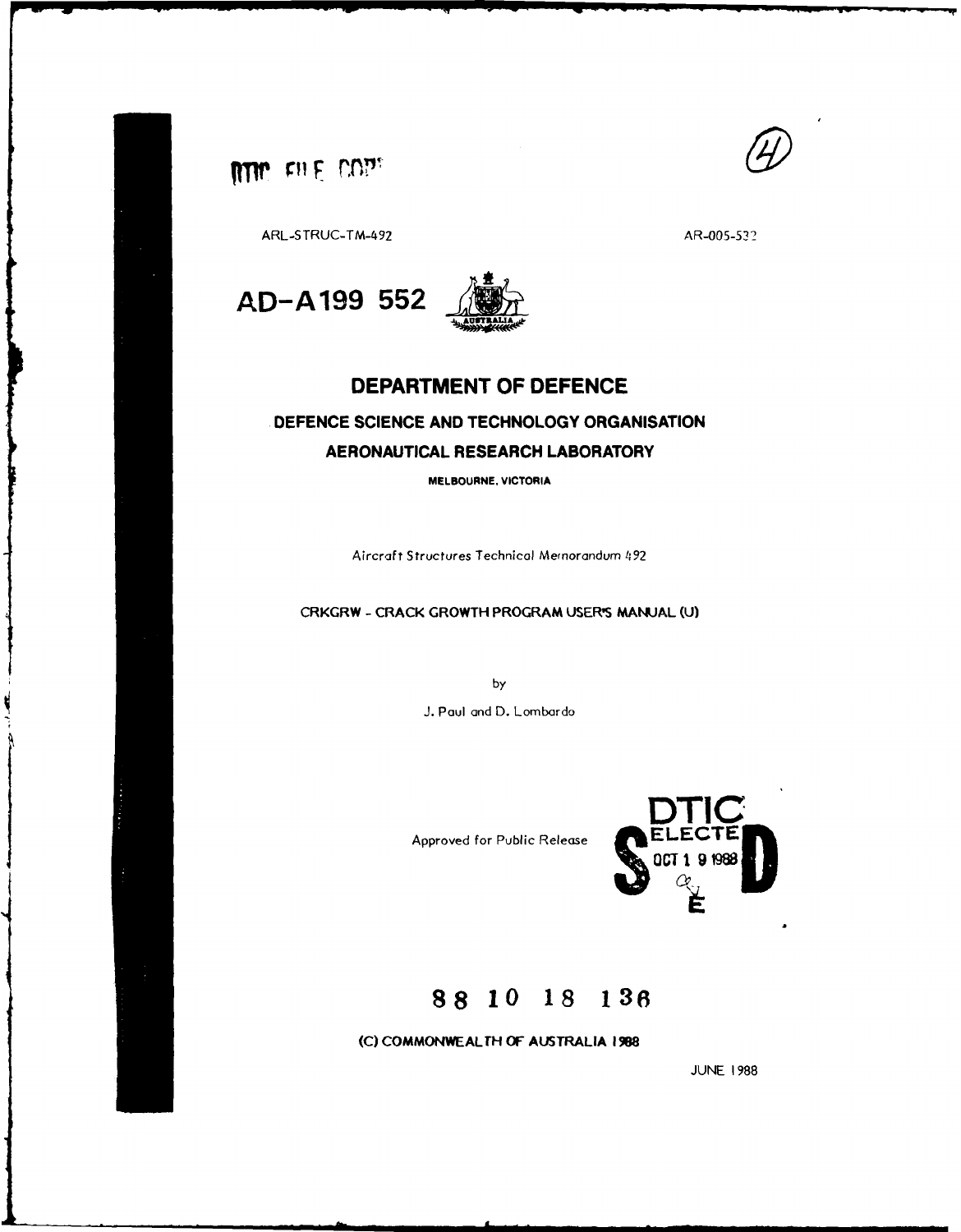AR-005-532

#### **IEPARIMENT OF DEFENCE LEFENCE SCIENCE AND TECHNOLOGY ORGANISATION** AERONAUTICAL RESEARCH LABORATORY

 $\mathbf{I}$ 

Aircraft Structures Technical Memorandum 492

## CRKGRW **- CRACK** GROWTH PROGRAM **USER'S MANUAL** (U)

by

J. Paul and D. Lombardo

#### **SUMMARY**

This document describes the theory and input requirements to the CRKGRW Fortran computer program, which is used to calculate crack growth rates using data on material properties, load sequences and crack geometry.



POSTAL ALIRESS: Director, Aeronautical Research Laboratory, P.O. Box 4331, Melbourne, Victoria, 3001, Australia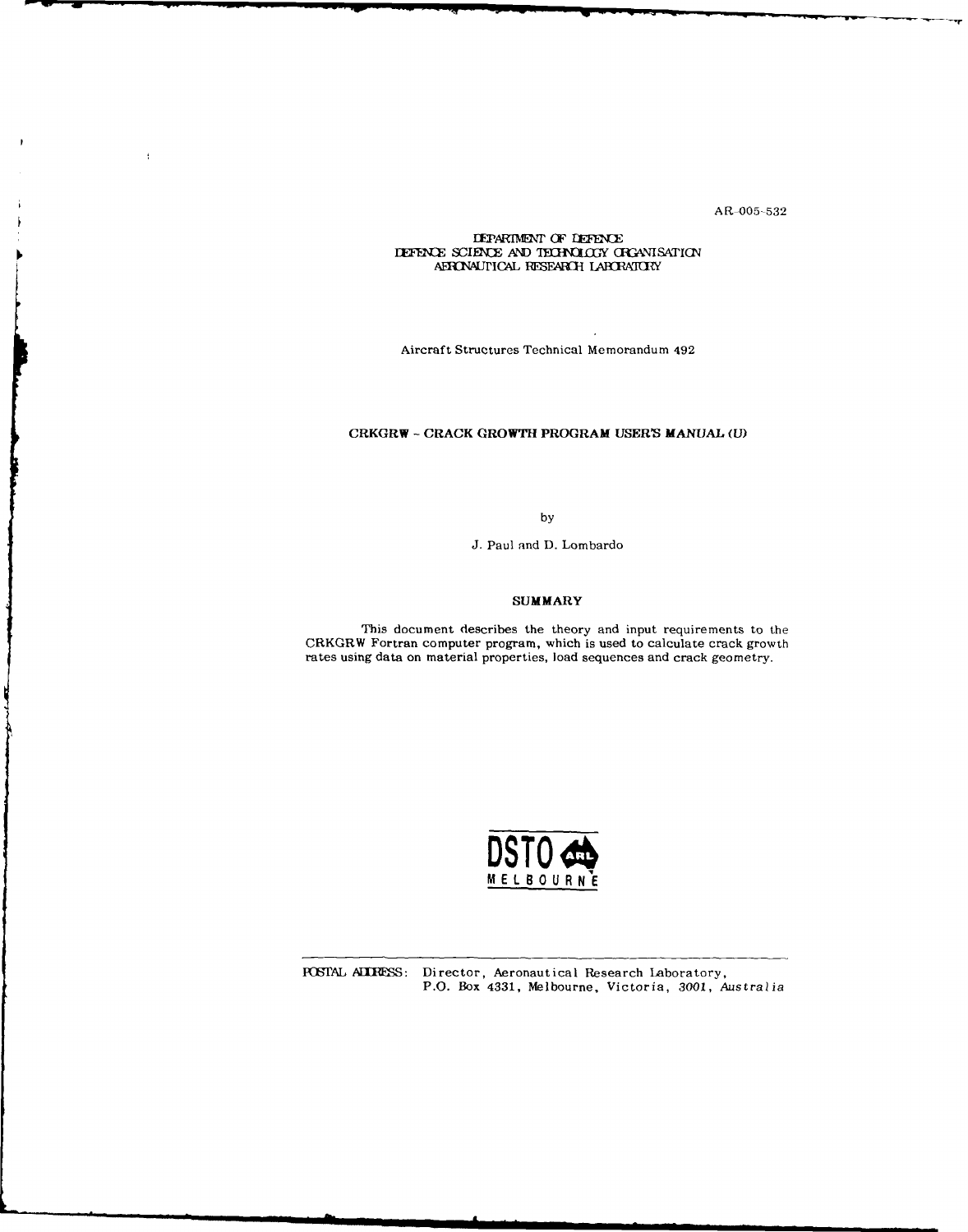## **NOTATION**

- a **-** crack length or depth (see Figs 4, **5** and **6)**
- *a(* **-** initial crack length or depth
- *B* **-** constant in modified Forman equation
- *b* **-** width or half width of specimen (see Figs 4, **5** and **6)**
- *C*  constant in crack growth equation
- *Cp*  Wheeler retardation factor
- $c -$  crack depth or length (see Figs 4, 5 and 6)
- $c_0$  **-** initial crack depth or length
- $da/dN$  constant amplitude crack growth rate
- $dc/dN$  constant amplitude crack growth rate
	- *K* **-** stress intensity
	- *K<sub>c</sub>* fracture toughness
- $K_{TH}$  threshold stress intensity
- $\Delta K$  change in stress intensity
- *L*  characteristic length
- $M$  constant in crack growth equation
- *m*  Wheeler's shaping exponent
- $n$  exponent in crack growth equation
- constant in modified Forman equation  $\boldsymbol{r}$
- *Q* **-** constant in modified Forman equation
- *R* **-** stress ratio ie  $\sigma_{\text{mir}}/\sigma_{\text{max}}$
- *R<sub>u</sub>* extent of current yield zone
- *r*  hole radius
- *t*  thickness or half thickness of specimen (see Figs 4, 5 and 6)
- *f8*  geometrical factor
- *a* **-** current stress level
- $\sigma_{alt}$  cycle alternating stress
- $\sigma_{max}$  cycle maximum stress
- $\sigma_{mean}$  cycle mean stress
- $\sigma_{min}$  cycle minimum stress
- $\sigma_{red}$  reduction in stress for Willenborg model
- $\sigma_y$  yield stress
- $\Delta \sigma$  cyclic stress range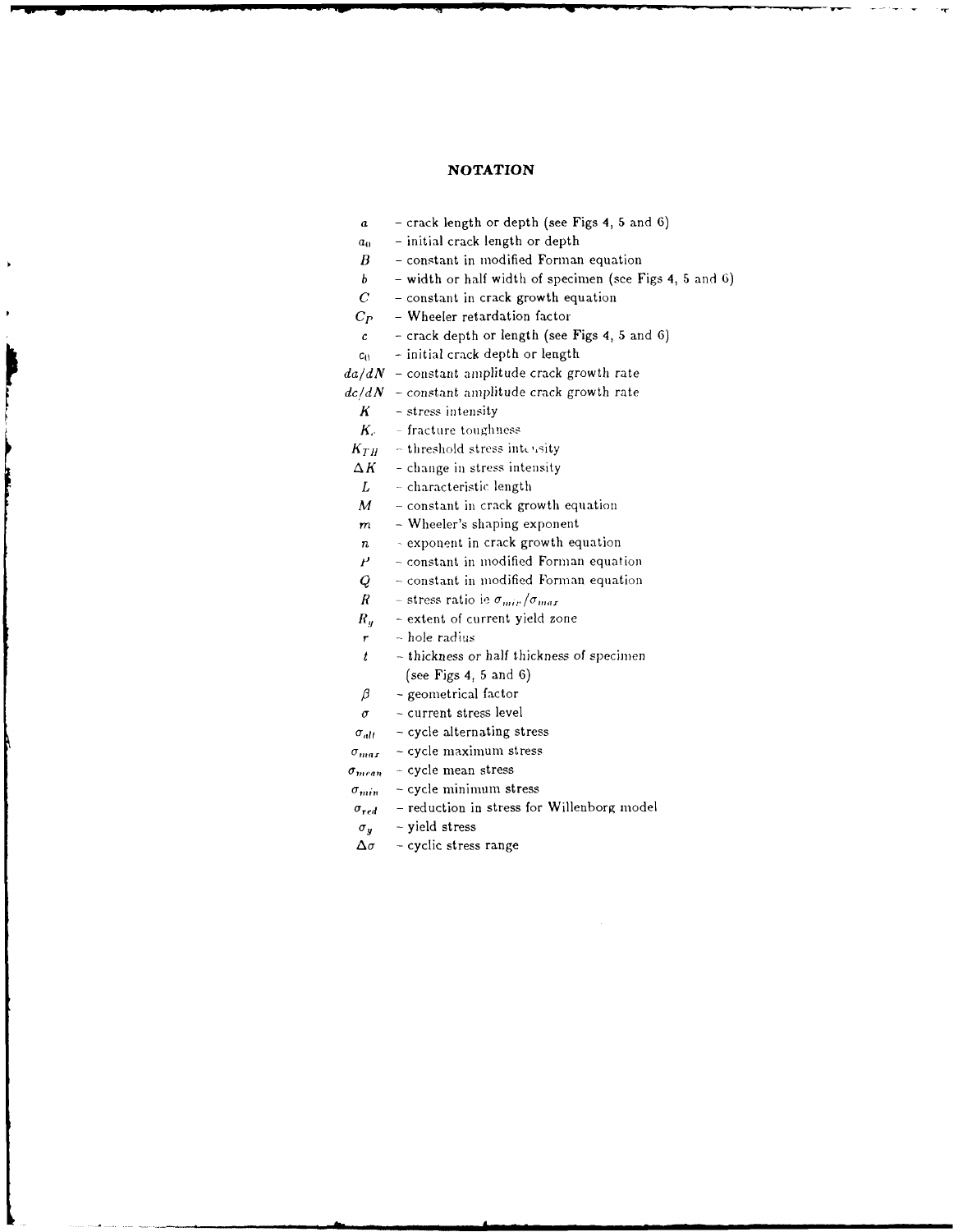## **DEFINITIONS**

The terms LAYER, MISSION, FLIGHT, SEGMENT and BLOCK are used in this manual. Their definitions, as they apply in this manual, are set out below (also refer to Fig. 8).

- LAYER A layer consists of one or more constant amplitude loading cycles.
- MISSION A mission is a group of layers defined in a specified manner.
- **TLIGHT-**A flight is one application of a mission.
- SEGMENT A segment consists of one or more flights of the same mission applied consecutively. The flights within a segment are numbered from one upwards.
	- BLOCK A block consists of all the segments specified in the data file.
		- Note: Random sequences can be handled by CRKGRW if each cycle is considered as a separate layer.



ļ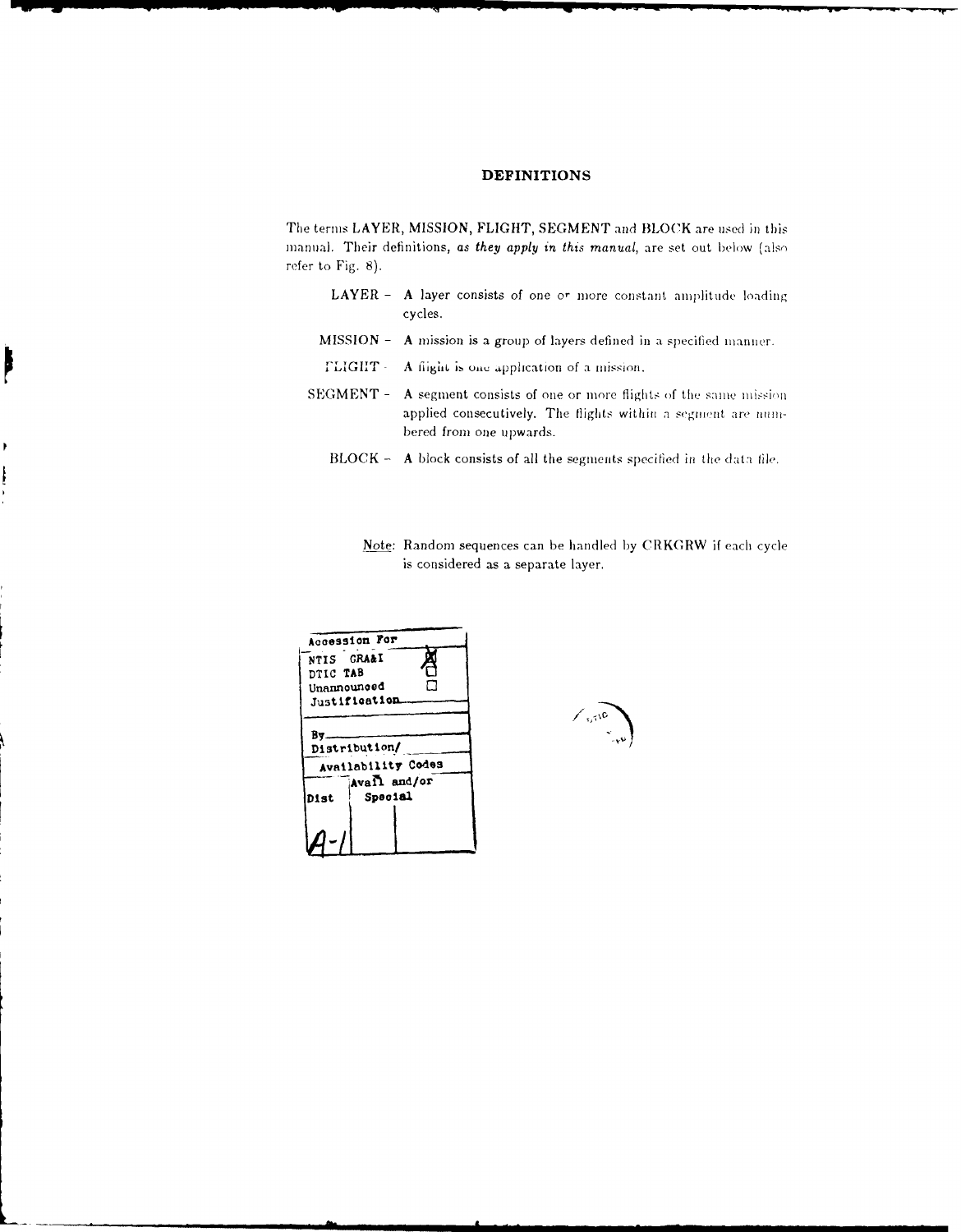## **CONTENTS**

ţ

Page  $\mathrm{No}$ 

|                | <b>NOTATION</b>                        |                |  |
|----------------|----------------------------------------|----------------|--|
|                | <b>DEFINITIONS</b>                     |                |  |
|                | <b>CONTENTS</b>                        |                |  |
|                | 1 INTRODUCTION                         | 1              |  |
| $\mathbf{2}^-$ | <b>CRACK GROWTH MODELLING</b>          | 1              |  |
|                | 3 THEORETICAL BACKGROUND TO PROGRAM    | $\overline{2}$ |  |
|                | 3.1 Introduction                       | $\overline{2}$ |  |
|                | 3.2 Material Data                      | $\overline{2}$ |  |
|                | 3.2.1 $da/dN$ versus $\Delta K$        | $\overline{2}$ |  |
|                | 3.2.2 Evaluation of Material Constants | 3              |  |
|                | 3.3 Retardation Models                 | 4              |  |
|                | 3.4 Stress Intensity Solutions         | 5              |  |
| 4              | DATA INPUT TO CRKGRW                   | 8              |  |
|                | 4.1 KEYWORDS                           | 9              |  |
|                | 4.1.1 LINES PER PAGE                   | 9              |  |
|                | 4.1.2 TITLE                            | 9              |  |
|                | 4.1.3 EQUATION                         | 10             |  |
|                | 4.1.4 MATERIAL                         | 10             |  |
|                | 4.1.5 THRESHOLD                        | 12             |  |
|                | 4.1.6 LIMITS                           | 12             |  |
|                | 4.1.7 ANALYSIS                         | 13             |  |
|                | 4.1.8 LOADS                            | 17             |  |
|                | 4.1.9 SPECTRUM                         | 18             |  |
|                | 4.1.10 PRINT                           | 19             |  |
|                | 4.1.11 PLOT                            | 19             |  |
|                | 4.1.12 END DATA                        | 19             |  |
|                | <b>4.2 LIMITATIONS</b>                 | 20             |  |
|                | 4.3 COMMON INPUT FILE ERRORS           | 20             |  |
| 5.             | RUNNING CRKGRW                         | 21             |  |
|                | <b>REFERENCES</b>                      | $22\,$         |  |
|                | <b>FIGURES</b>                         |                |  |
|                | APPENDIX 1 - Example CRKGRW data file  |                |  |
|                | DISTRIBUTION LIST                      |                |  |
|                | DOCUMENT CONTROL DATA                  |                |  |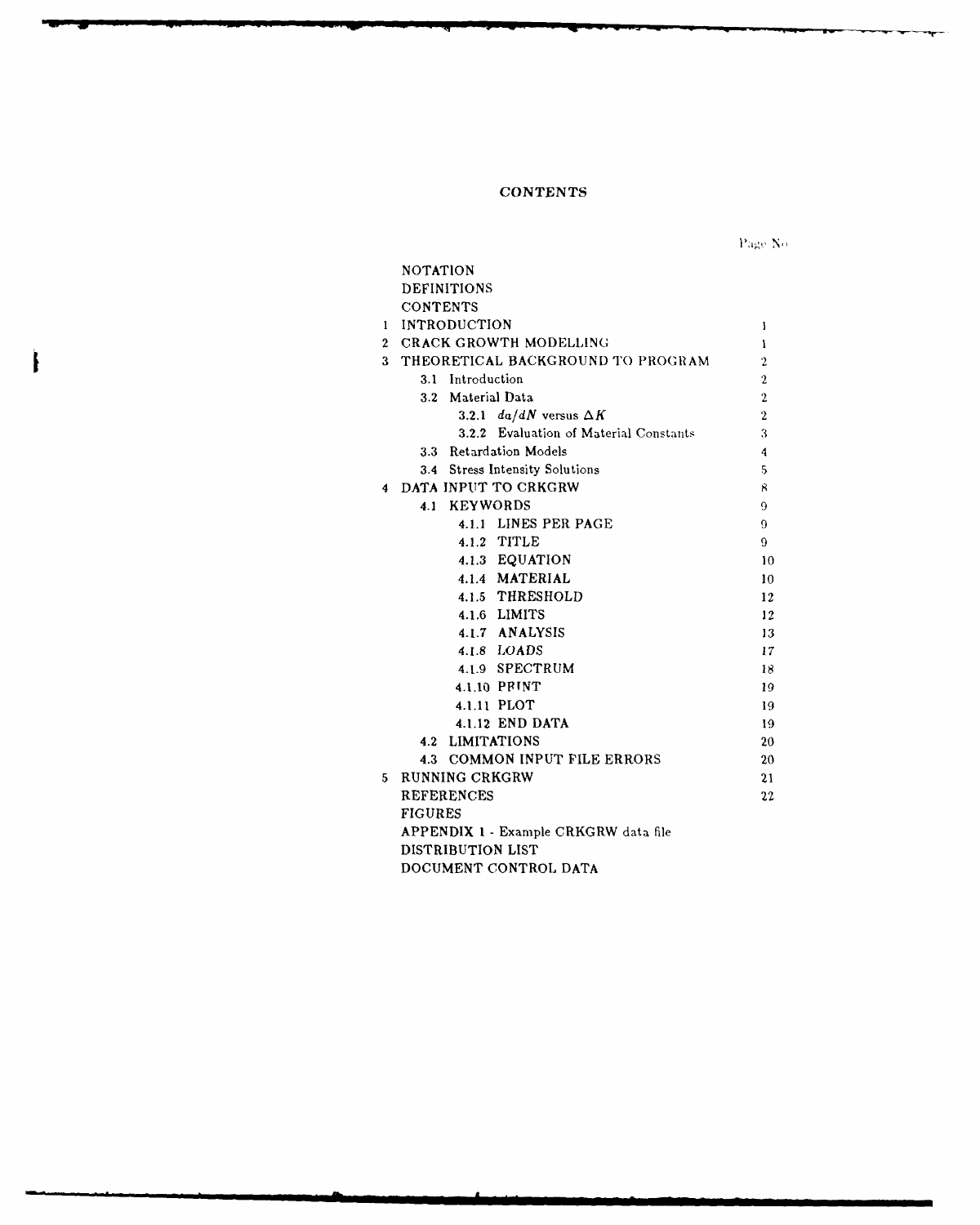## **1. INTRODUCTION**

This report is a manual for using CRKGRW Version **2.0** (hereafter called CRK-GRW) to calculate crack growth using various models. Relevant background theory is also included.

CRKGRW is essentially an upgrading of the FORTRAN 77 program CRKGRW Version 1.0 with program bugs removed and more options added. CRKGRW Version **i.o** is itself a modificatioh of CRACKS IV. This was a FORTRAN IV program written **by** R. M. Engle Jr of the Air Force Flight Dynamics Laboratory, Wright Patterson Air Force Base.

This manual also includes elements from two ARL reports on CRACKS IV [Refs 11 and 12.

#### 2. **CRACK GROWTH MODELLING**

The essence of crack growth programs is to calculate the change in crack length resulting from the application of a single load cycle. This is repeated for each load cycle in the sequence resulting in the total crack length and the time to failure being calculated. /

The basic material data used for the calculations are generally available in the form of a  $da/dN$  versus  $\Delta K$  relationship (see Section 3.2). In order to calculate the increment of crack growth per load cycle, the value of the change in the stress intensity factor  $\Delta K$  at the crack tip must be determined. This factor requires a knowledge of the crack length, specimen and crack geometry, and the magnitude of the load cycle so that a  $\beta$  factor can be calculated. For linear-elastic fracture mechanics the equation relating  $\Delta K$  with the above factors is given in Equation 1a.

$$
\Delta K = \Delta \sigma \sqrt{\pi a} \beta \tag{1a}
$$

This equation does not take into account the subsequent effect of large stress cycles which may retard the growth rate. This can be incorporated in a number of ways (as described in Section 3.3).

CRKGRW calculates crack growth layer-by-layer according to the equation below.

 $a_i = a_{i-1} + (da/dN)_i * (Number of cycles in the layer)$  (1b)

where  $(da/dN)$ , is crack growth rate for a single cycle in the layer.

If failure occurs within the layer, then CRKGRW will re-calculate the crack growth in the layer cycle-by-cycle. In this case only, the crack length is updated after each cycle until failure occurs.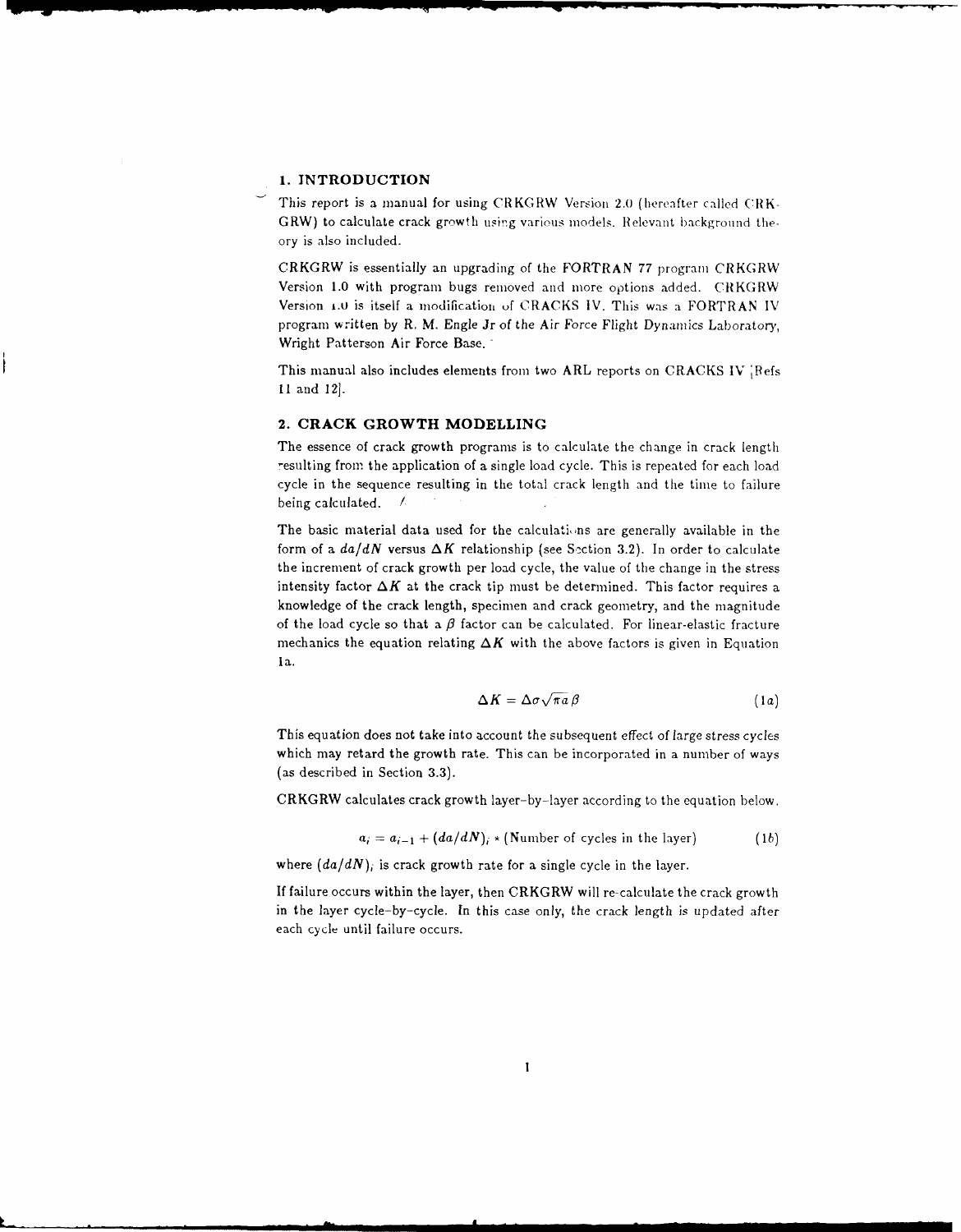## **3. THEORETICAL BACKGROUND TO PROGRAM**

## **3.1 Introduction**

This section has been included so that the user of the CRKGRW program will have some theoretical knowledge as to how the program calculates various parameters. Crack length a and depth c for each solution will be defined in Section 3.4.

## **3.2 Material Data**

The material data required by CRKGRW are:

- i) material yield stress,
- ii) fracture toughness,
- iii) stress intensity threshold, and
- iv)  $da/dN$  versus  $\Delta K$ .

The first three are simply numbers but the fourth can take many forms. CRKGRW allows several different  $da/dN$  versus  $\Delta K$  relationships and these are described in the next section.

## **3.2.1**  $da/dN$  versus  $\Delta K$

Five equations are presented which attempt to model the behaviour of the *da/dN* versus  $\Delta K$  curve (Fig. 1) by taking various parameters into account.

a) Paris equation [Ref. 1]

This equation has the following form:-

$$
da/dN = C(\Delta K)^n \tag{2}
$$

The program requires the specification of the parameters *C* and n.

**b)** Forman equation [Ref. 2[

The Forman equation has the following form:-

$$
\frac{da}{dN} = \frac{C(\Delta K)^n}{(1 - R)K_c - \Delta K} \tag{3}
$$

This equation takes into account the influence of the of the stress ratio R and the material fracture toughness *K,.*

c) Forman equation modified [Ref. 3

The modified Forman equation has the following form:-

$$
\frac{da}{dN} = \frac{C(\Delta K - (PR + Q))\Delta K^n}{(1 - BR)K_c - \Delta K}
$$
\n(4)

This equation has been demonstrated to reproduce Fig. 1, for different stress ratios, very accurately. The **5** parameters required are *C, n, P,* Q and *B.*

d) Walker equation [Ref. 4]

Walker's equation in original form was an extension of the Paris equation to include the influence of the stress ratio *R.* CRKGRW uses the following form:-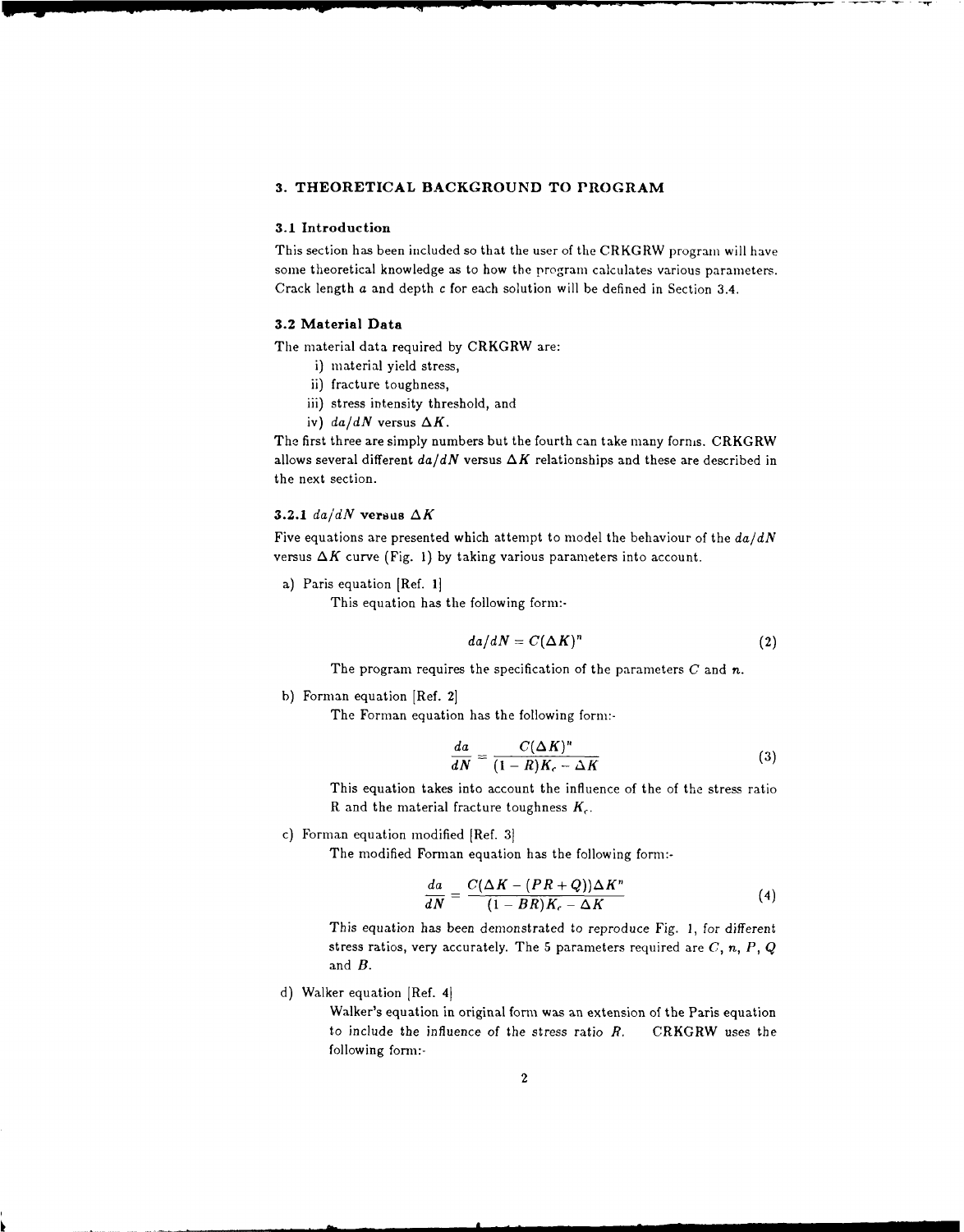$$
\frac{da}{dN} = C \left[ \frac{\Delta K}{(1 - R)^{(1 - M)}} \right]^n \tag{5}
$$

The three parameters *C, M* and *n* are required by CRKGRW.

e) Tabulated data

Often the most convenient form of input of constant amplitude data for  $da/dN$  versus  $\Delta K$  is tabulated values. These are obtained from graphs such as Fig. **1.**

## **3.2.2 Evaluation of Material Constants**

Representative material data having been selected, (either from handbooks or from constant amplitude test results), they now need to be fitted to the equations presented in section 3.2.1. The Paris and Forman constants *C* and n are sometimes quoted in materials data books. This section looks at the determination of the modified Forman equation constants as an example.

- **i)** Evaluation of *P* and *Q. P* and Q describe the threshold stress intensity factor range and its movement with *R.* Figure 2(a) shows how the constants can be obtained from the *da/dN* data, if more than two stress ratios are given.
- **ii)** Evaluation *of B. B describes* the variation *of* the fracture toughness with *R*. Figure 2(b) shows how *B* can be evaluated from the  $da/dN$ data.
- iii) Evaluation of  $C$  and  $n$ .  $C$  and  $n$  are obtained from the line of best fit passing through the approximately linear centre section. *C* is calculated from the vertical intercept and *n* from the slope. Some compromise may be necessary when evaluating *C* and n to obtain the best fit over the full range of *R.*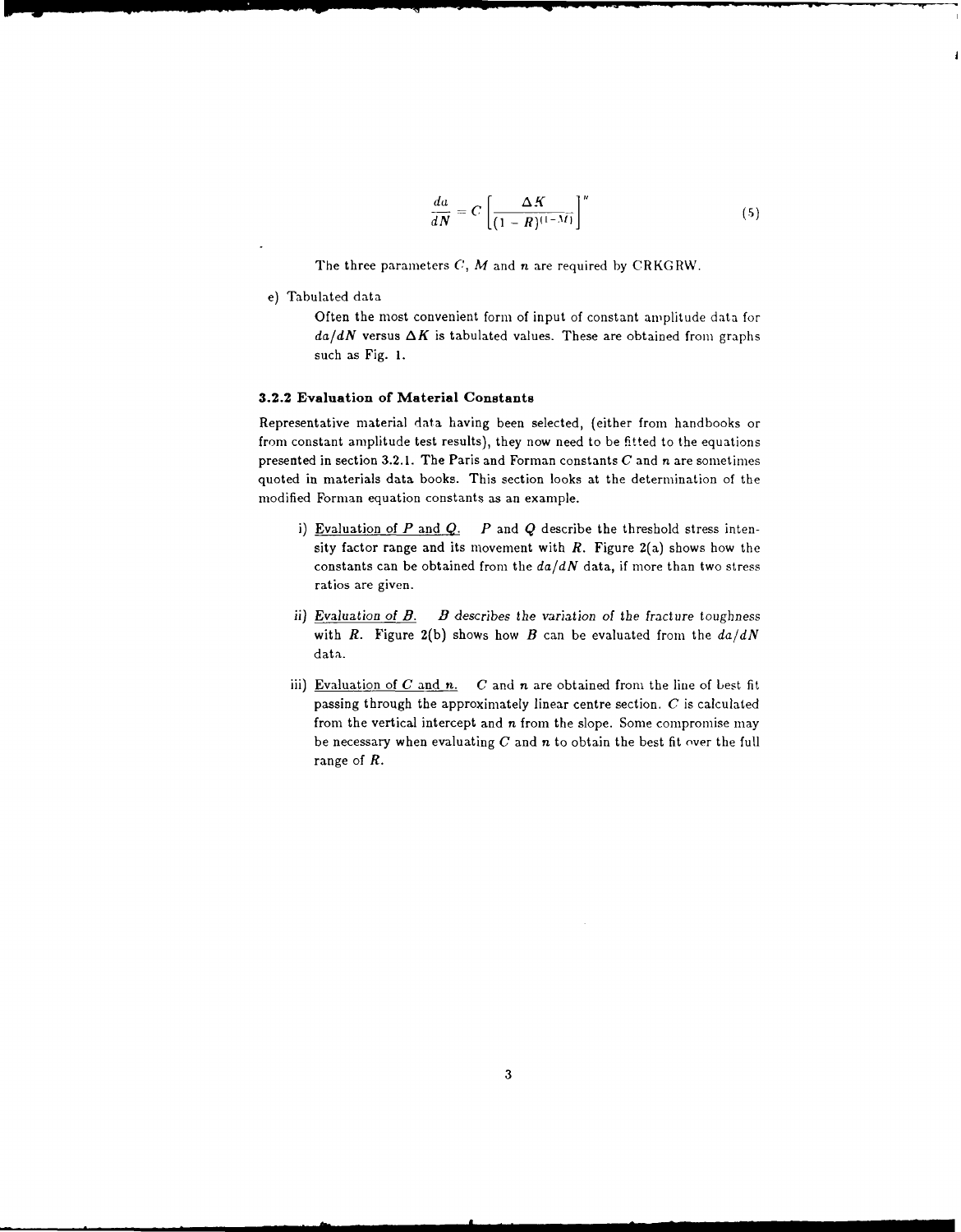## **3.3 Retardation Models**

Retardation models take into account the reduction in crack growth rate after the application of a high load. At present the CRKGRW program contains two working retardation models. These models are:-

a) Wheeler [Ref. **5]**

This model introduces a retardation factor *Cp* which reduces the growth rate function, *f,* as described by the relationship

$$
a_n = a_0 + \sum_{i=1}^n C_{P_i} f(\Delta K_i)
$$
 (6)

where

$$
C_{P_i} = \left(\frac{R_y}{a_P - a}\right)^m \text{ for } (a + R_y < a_P)
$$

 $C_{P_1} = 1$  for  $(a + R_y \ge a_P)$  ie: no retardation

and

 $a_p - a =$  the distance from the current crack tip to the furthest point of the elastic-plastic interface.

The parameter *m* must be determined experimentally or obtained from data handbooks. The parameter is also a useful tool in calibrating the program run to test data.

b) Willenborg [Ref. 6]

Willenborg modelled retardation by reducing both the maximum and minimum stress of cycles following an overload. The reduction in these 2'rCzscs *:s* gi;cC **by:-**

$$
\sigma_{red} = \frac{\sigma_y}{\beta} \sqrt{\frac{2(a_P - a)}{a}} - \sigma_{max}
$$
\n(7)

provided that  $\sigma_{max}$  has been preceded by a higher load,  $\sigma_1$  which produced *ap*

This retardation model has the effect of:

i) reducing the stress ratio *R* leaving  $\Delta K$  unchanged; or

ii) reducing  $\Delta K$  for  $R = 0$ ; or

iii) making  $\Delta K$  and *R* both equal zero when  $\sigma_1/\sigma_{max} \geq 2.0$ 

In its standard form this model requires no additional input parameters.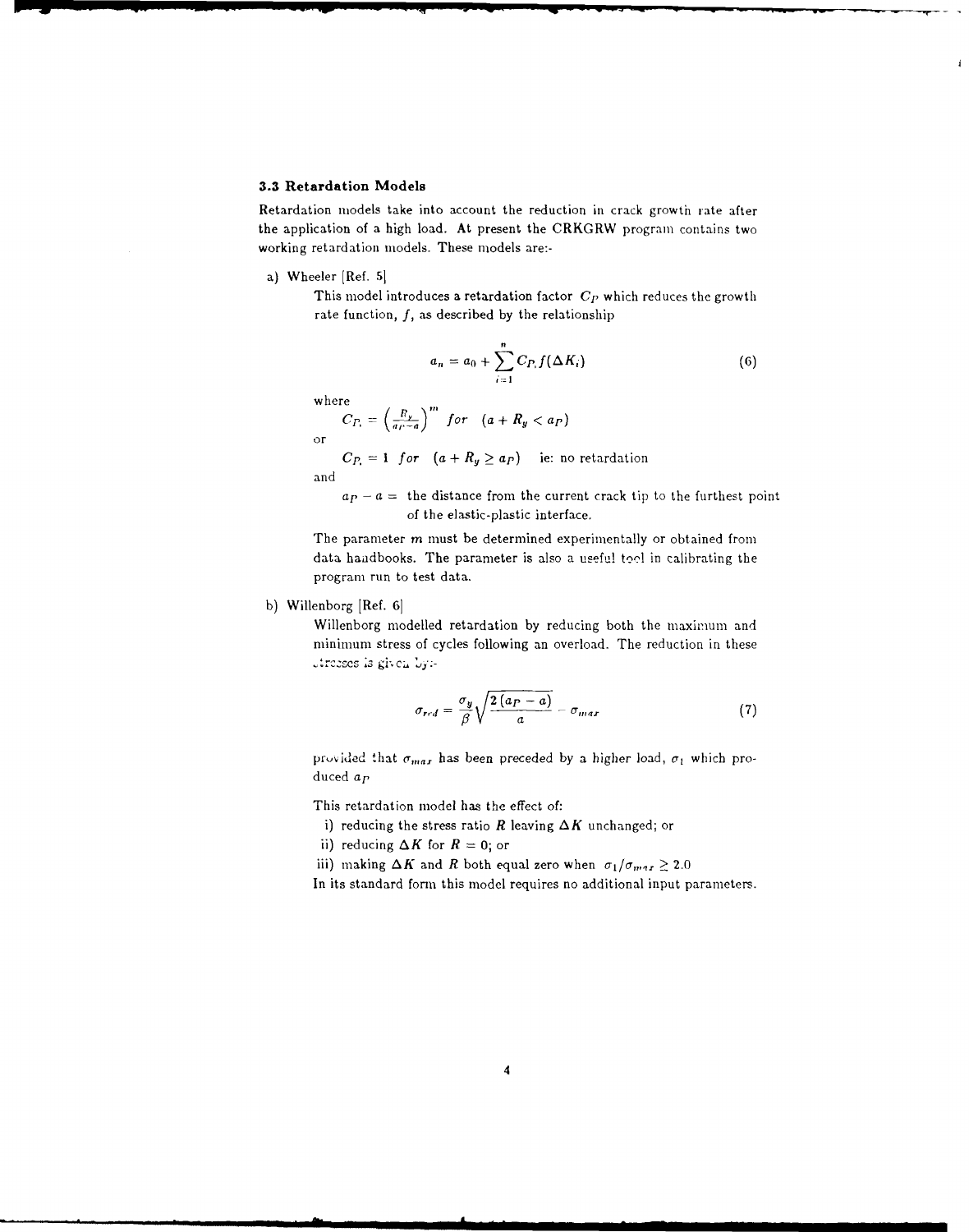#### **3.4 Stress Intensity Solutions**

**4W4**

Every crack growth program is required to calculate the stress intensity solution. CRKGRW has the capability to handle several different solutions for  $\beta$ . These solutions are described below.

Note: In the solutions below, if no definition of  $a$  and/or c is given then:

- i) the problem is regarded as one-dimensional and
- ii) a is defined as along the surface of the specimen.
- a) Surface Flaw Solution

The surface flaw solution written into CRKGRW is the Newman and Raju solution [Ref. 7, Equation 17]. Figure 4 shows the definition of a and c. The equation for  $\beta$  is given below:-

$$
\beta = \left[ M_1 + M_2 \left( \frac{c}{t} \right)^2 + M_3 \left( \frac{c}{t} \right)^4 \right] gf_o f_W \tag{8}
$$

 $\overline{\mathbf{A}}$ 

provided the following conditions are satisfied

 $0 < c/a < 2$  *a/b < 0.5,*  $0 < \phi < \pi$ 

where  $\phi = 0$  for a and  $\phi = \frac{\pi}{2}$  for c.

When the crack becomes a through-crack  $\beta$  is automatically made unity since the problem is now a through-crack in a plate.

Definition of the variables can be found in Ref. 7, pages 12-13.

Note: **-** This solution includes its own finite width correction factor.

- $-$  a in this manual is the same as c in Ref. 7 and c in this manual is the same as a in Ref. 7.
- b) Constant value of  $\beta$

**BETA** option 1 allows the user to input a constant value of  $\beta$  into the program.

c) Finite width correction

BETA option 2 allows for a finite width correction. The correction used was developed by Fedderson [Ref.  $\delta_1$ . The equation is shown below.

$$
\beta = \sqrt{\frac{1}{\cos\left(\pi\left(\frac{a+r}{b}\right)\right)}}\tag{9}
$$

where **b** is the half width of the plate and r is the radius of the hole, if any, in the plate.

This correction may be used with any of the other solutions except for the Surface Flaw solution and BETA options 10 and 11.

d) Tabular input of *3* solution

BETA options 3 and 4 allow tables of  $\beta$  versus  $a/L$  to be entered.

e) Bowie solution for a single crack

BETA option 5 is the Bowie solution for a single crack from a circular hole [Ref. 14, Table 1]. The equation is shown below:-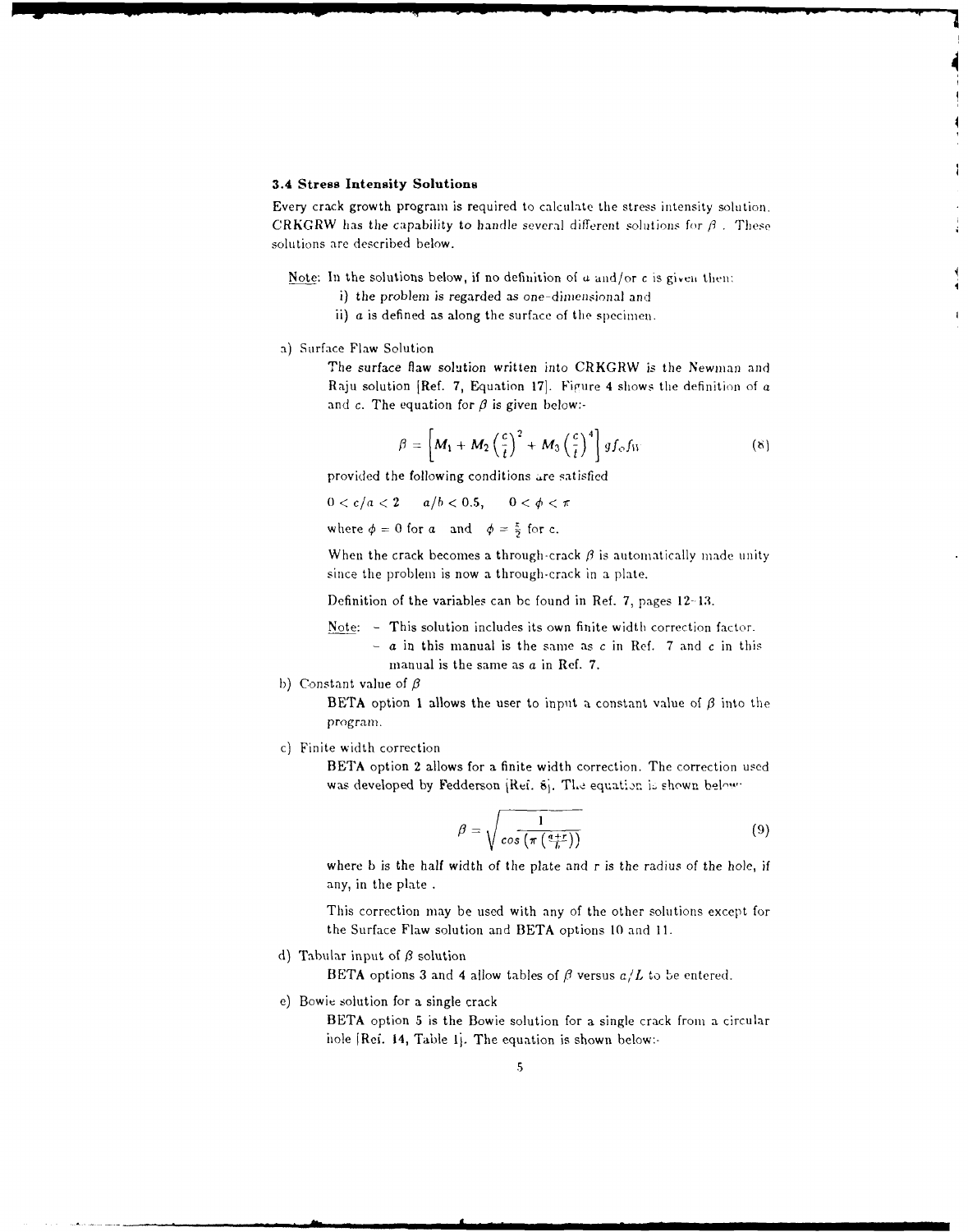$$
\beta = 0.6762 + \frac{0.8734}{(0.3246 + \frac{a}{r})}
$$
\n(10)

1

f) Bowie solution for a double crack

BETA option *6* is the *Bowie* solution for a double crack from a circular bole [Ref. 14, Table **I].** The equation is shown below:-

$$
\beta = 0.9439 + \frac{0.6865}{(0.2772 + \frac{a}{r})}
$$
\n(11)

## **g) ASTM** compact tension specimen

BETA option **7** allows the solution for **ASTM** compact tension specimcns, [Ref. **10,** Equation 121. This equation is shown below (see also Fig **7).** Note that the spectrum is input as loads and not stresses.

$$
\beta = \frac{f(\frac{a}{b})}{t\sqrt{\pi a b}}
$$

where

$$
f\left(\frac{a}{b}\right) = 4.55 - 40.32\left(\frac{a}{b}\right) + 414.7\left(\frac{a}{b}\right)^2 - 1698\left(\frac{a}{b}\right)^3 + 3781\left(\frac{a}{b}\right)^4 - 4287\left(\frac{a}{b}\right)^5 + 2017\left(\frac{a}{b}\right)^6
$$

for  $0.2 \le a/W \le 0.8$ 

h) Grumman compact tension specimen

**BETA** option **8** allows the Grumman compact tension specimen to **be** modelled [Ref 13, Equation 40]. See Fig. 7 for the geometry of the specimen. The equation for  $\beta$  is:

$$
\beta = \frac{(0.1229 + 16.4098(\frac{a}{b}) - 37.395(\frac{a}{b})^2 + 54.7667(\frac{a}{b})^3)}{\sqrt{\pi a}/t}
$$

for  $a/b \leq 0.5$ and

$$
\beta = \frac{(114.054 - 830.132(\frac{a}{b}) + 2327.177(\frac{a}{b})^2 - 2890.811(\frac{a}{b})^3 + 1382.206(\frac{a}{b})^4)}{\sqrt{\pi a}/t}
$$

for  $a/b > 0.5$ 

i) Liu crack from a circular hole

BETA option 9 allows the Liu solution for a double quarter crack from a circular hole. The equation used is shown below:-

$$
\beta = 1.12 \times \frac{2}{\pi} \left( 0.6762 + \frac{0.8734}{\left( 0.3246 + \frac{\sigma}{r\sqrt{2}} \right)} \right)
$$
 (12)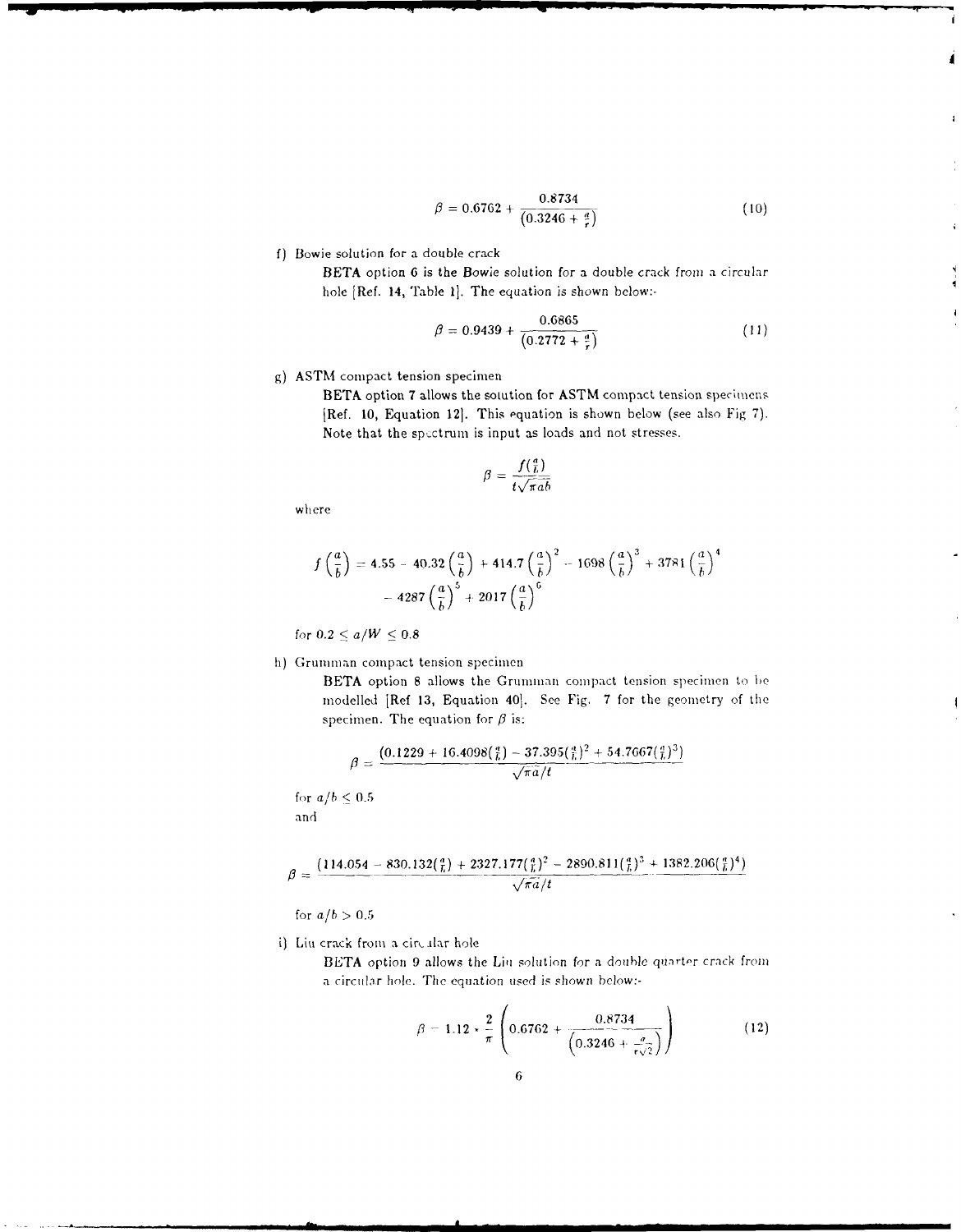Note the correspondence between this solution and the Bowie solution for a single crack.

j) Corner crack from a hole

BETA option 10 allows the Newman and Raju solution for a corner crack from a hole [Ref. **71.** Figure **5** shows the definition of a and c. The equation for  $\beta$  is given below:-

$$
\beta = \left[ M_1 + M_2 \left( \frac{c}{t} \right)^2 + M_3 \left( \frac{c}{t} \right)^4 \right] g_1 g_2 g_3 f_o f_W \tag{13}
$$

provided the following conditions are satisfied

 $0.2 \le c/a \le 2$   $0.5 \le c/t \le 1$ ,  $(r+a)/b < 0.5$ ,  $0 < \phi < \frac{\pi}{2}$ where  $\phi=0$  for a and  $\phi=\frac{\pi}{2}$  for c.

Definition of the variables can be found in Ref. 7, pages 20-22. See also the note for the Surface flaw solution.

k) Surface crack in a hole

BETA option 11 allows the Newman and Raju solution for a single or double embedded crack in a hole [Ref. **71.** Figure 6 shows the definition of a and c. The equation for  $\beta$  is given below:-

$$
\beta = \left[ M_1 + M_2 \left( \frac{c}{t} \right)^2 + M_3 \left( \frac{c}{t} \right)^4 \right] g_1 g_2 g_3 f_o f_W \qquad (14)
$$

provided that the same conditions given for BETA option 10 are satisfied.

Definition of the variables can be found in Ref. 7, pages 16-20. See also the note for the Surface flaw solution.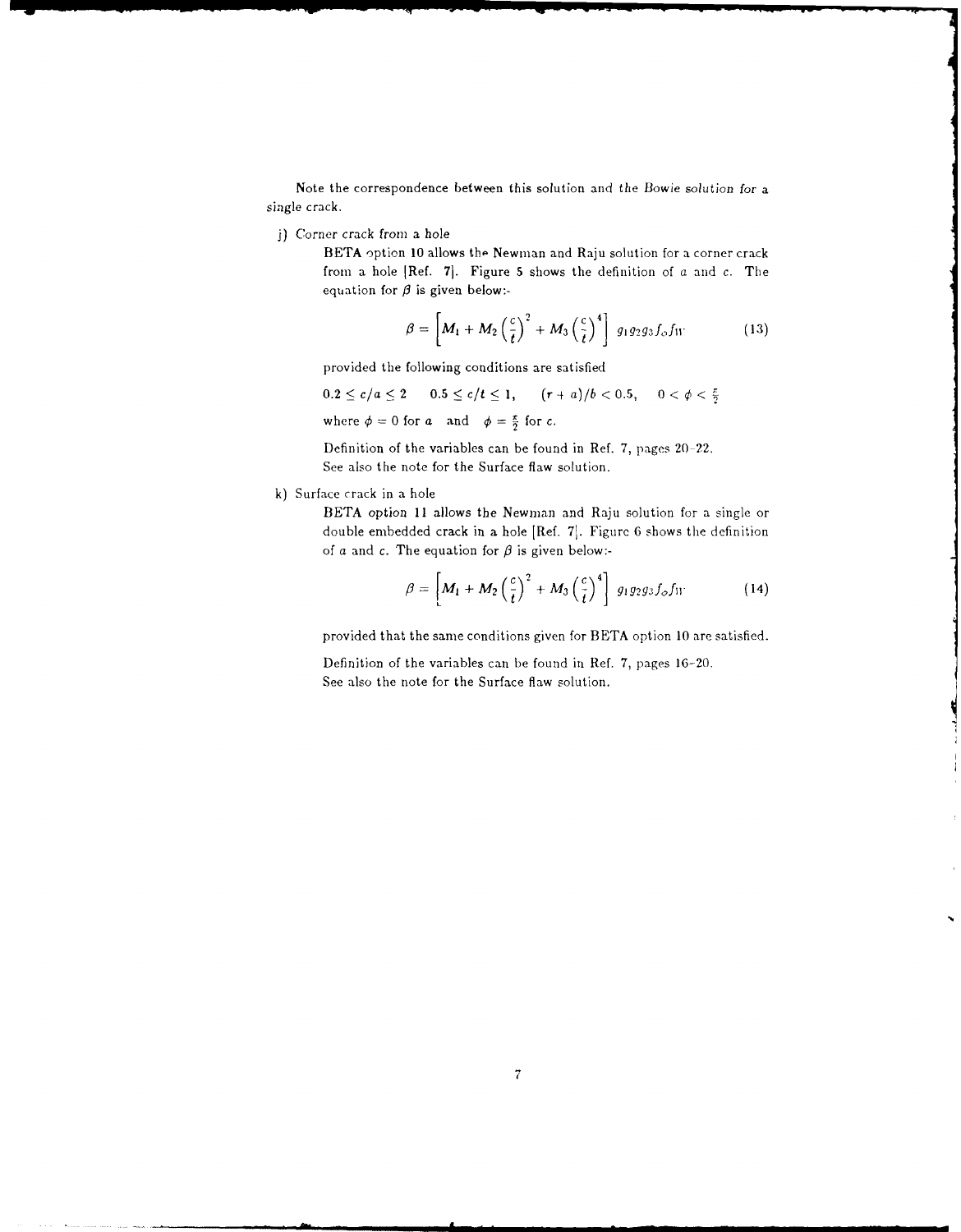## **4. DATA INPUT TO CRKGRW**

The input data file contains a number of headings, called KEYWORDS, followed by the relevant information on the next line or lines for that keyword. This section describes some areas where care must be taken to produce an error free data file and then a description of all the possible data inputs follows.

#### UNITS

Any consistent set of units may be used.

#### **COMMENT** CARDS

A C at the beginning of a line represents a comment card. Care must be taken not to place comment cards where data is expected by the program. Comment cards are only allowed before a keyword or after all information associated with the current keyword has been input.

## DEFAULT VALUES

For some of the options discussed in the following section, if a zero is specified then a default value will be used (which may be non-zero).

#### KEYWORDS

CAPITALS should always be used in the data file fcr the keywords. The program will not recognise lower case. Lower case may be used when writing a comment or heading line only.

All keywords should be placed at the beginning of the line (ie: they must begin in column 1).

## ORDER OF KEYWORIDS

Some keywords may be placed anywhere in the data file while others must occur in a certain order. To avoid problems, use the order which is specified in section 4.1

## **OPTIONAL** KEYWORDS

Not all of the keywords need to appear in the data file. Those keywords that are optional are indicated in section 4.1 as they are discussed.

#### NUMERICAL INPUT

All the numerical values required by the keywords may be entered in free format. That is, the values may appear anywhere on the line in the order that they are required with either a comma or a space separating them.

## ERRORS IN INPUT

The program has been designed to recognize some of the errors that may occur in the input file. However, it will not catch silly errors such as negative dimensions. Some of the more common errors are given in section 4.3.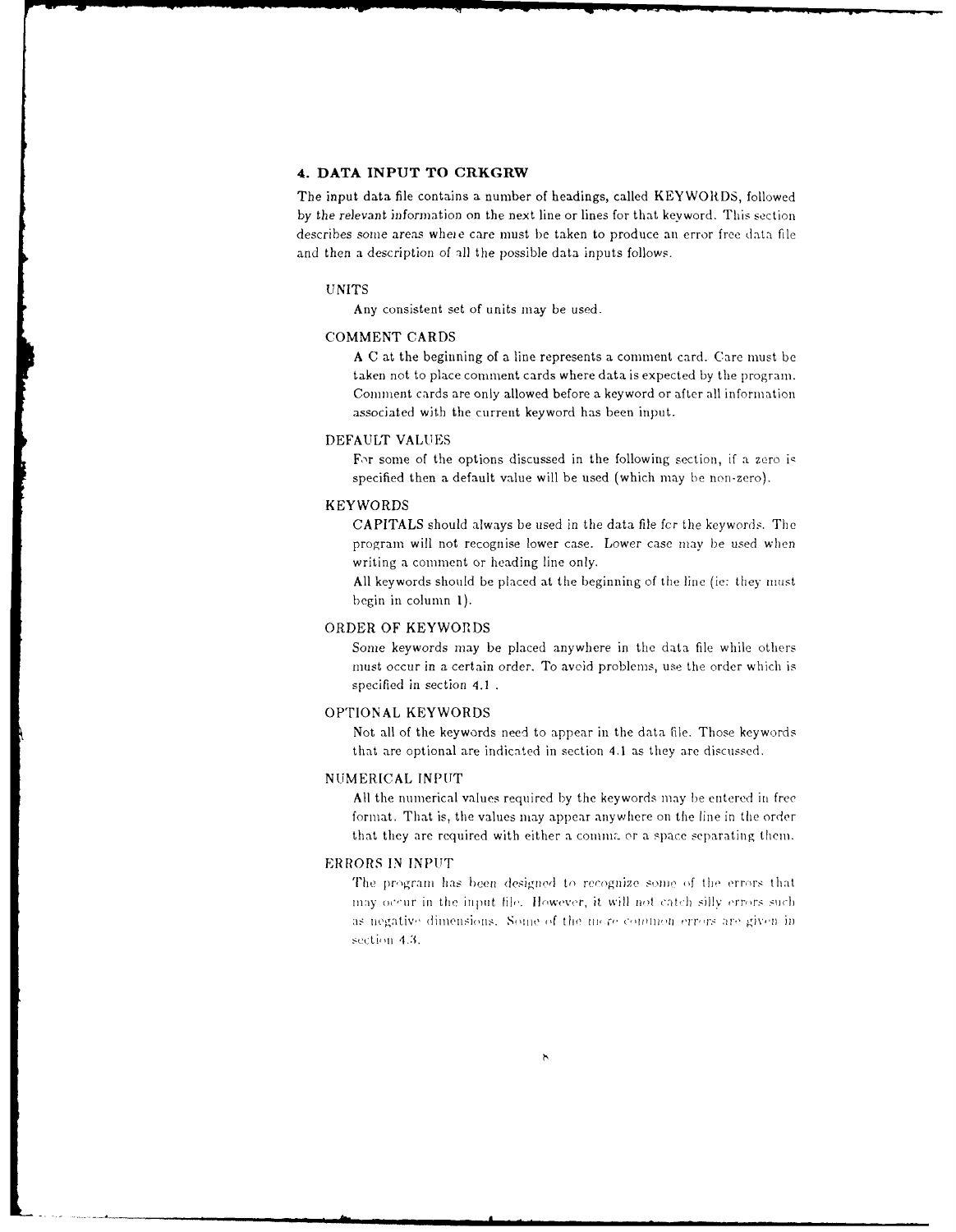## **4.1 KEYWORDS**

The keywords recognised **by** CRKGRW as flagging a data segment are: **LINES** PER **PAGE** TITLE **EQUATION** MATERIAL THRESHOLD LIMITS ANALYSIS LOADS SPECTRUM PRINT PLOT END DATA

## **4.1.1** LINES **PER PAGE** segment (optional)

This segment defines the number of lines of output that will be printed per page. The default is 80.

Line **1:** LINES PER PAGE Line 2: L

 $L =$  the number of lines per page (must be an integer  $\geq 40$ )

## 4.1.2 TITLE segment (optional but should be used)

|  | Line 1: |  | TITLE |
|--|---------|--|-------|
|--|---------|--|-------|

- Line 2: n where n is the number of lines in the title.
- Line 3: **1<sup>st</sup>** line of title information.
- Line  $4: 2<sup>nd</sup>$  line of title information.
- $\bar{\omega}$

Line  $n+2$ :  $n<sup>th</sup>$  line of title information.

The title text will be printed at the head of the output file. A maximum of 80 characters is allowed per line.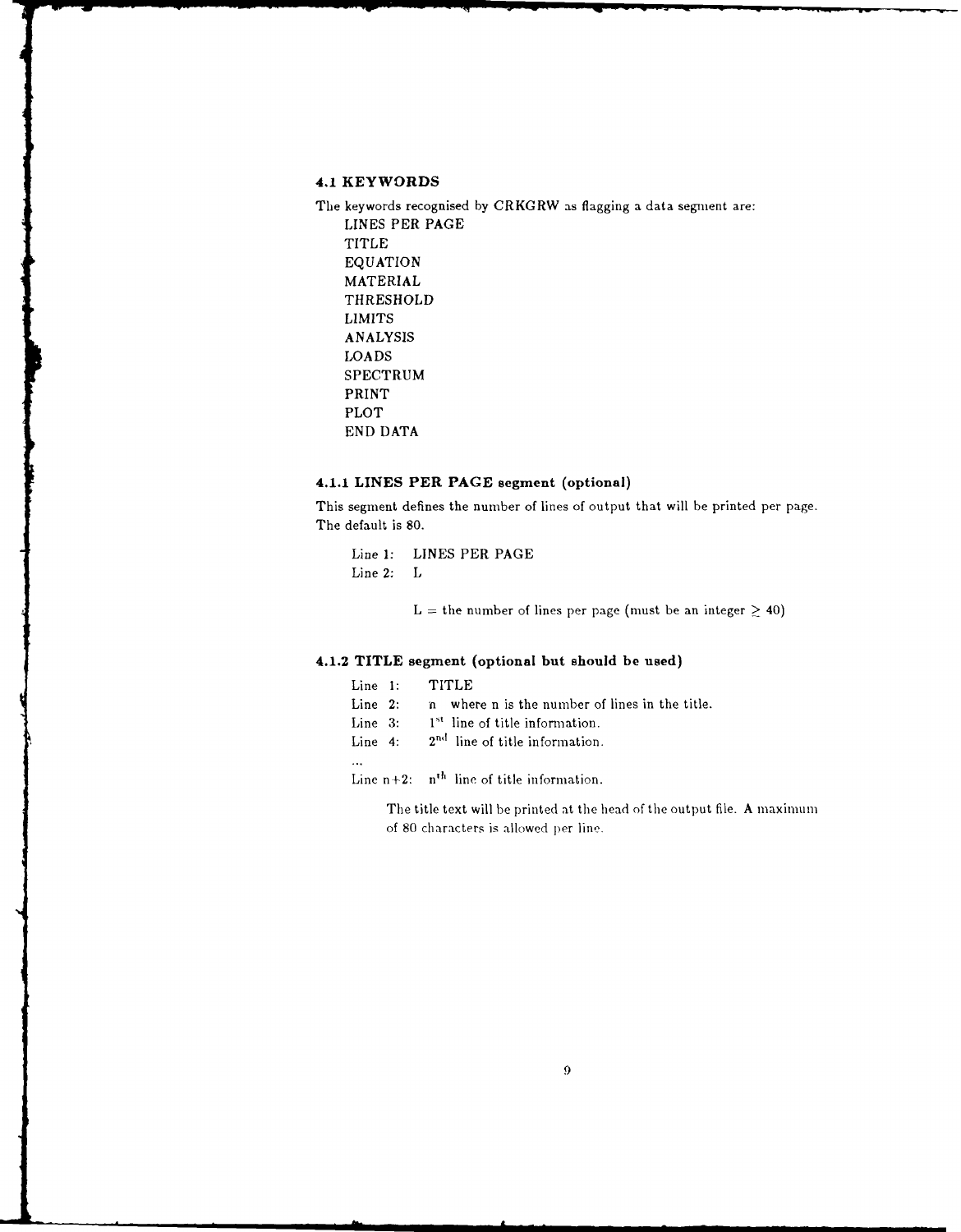#### **4.1.3 EQUATION segment**

This segment determines the way the  $da/dN$  versus  $\Delta K$  data will be input to the program. There are eight different equations the program will accept. They are:-

```
PARIS
PARIS-BI (bi-linear version of the Paris equation)
FORMAN
FORMANMOD
WALKER
WALKER-BI (bi-slope version of the Walker equation)
DA/DN
R-DA/DN
```
CRKGRW allows two definitions of stress intensity, *K*

i)  $K = \sigma \sqrt{\pi a} \beta$ and ii)  $K = \sigma \sqrt{a} \beta$  (NASA convention)

CRKGRW will default to the first definition unless the keyword NASA is placed after the above equation options.

- Line 1: EQUATION
- Line 2: Characters **I** to 10 one of the above equation keywords. Characters 11 to 14 - NASA (if required).

## **4.1.4 MATERIAL** segment

The nature of input in this segment is determined by the option previously chosen in the EQUATION segment.

Line 1: MATERIAL

- Line 2: This is **i** comment line, which is used to describe the material in use (maximum of **80** characters). It is written to the output file.
- Line 3: This line provides the data for the EQUATION chosen.
- a) PARIS option

Line 3: *C* and *n*

b) PARIS-BI option

Line 3:  $C_1$  ,  $n_1$  ,  $\Delta K_{TRANS}$  ,  $C_2$  ,  $n_2$ 

This gives a bi-linear Paris fit with the parameters  $C_1$  and  $n_1$  for  $\Delta K < \Delta K_{TRANS}$ and  $C_2$  and  $n_2$  for  $\Delta K > \Delta K_{TRANS}$ .

c) FORMAN option

Line 3: *C, n, K,.*

- d) FORMANMOD option Line 3: *C*, *n*, *K<sub>c</sub>*, *P*, *Q*, *B* d) FORMANMOD option<br>
Line 3:  $C$ ,  $n$ ,  $K_c$ ,  $P$ ,  $Q$ ,  $B$ <br>
e) WALKER option<br>
10
	-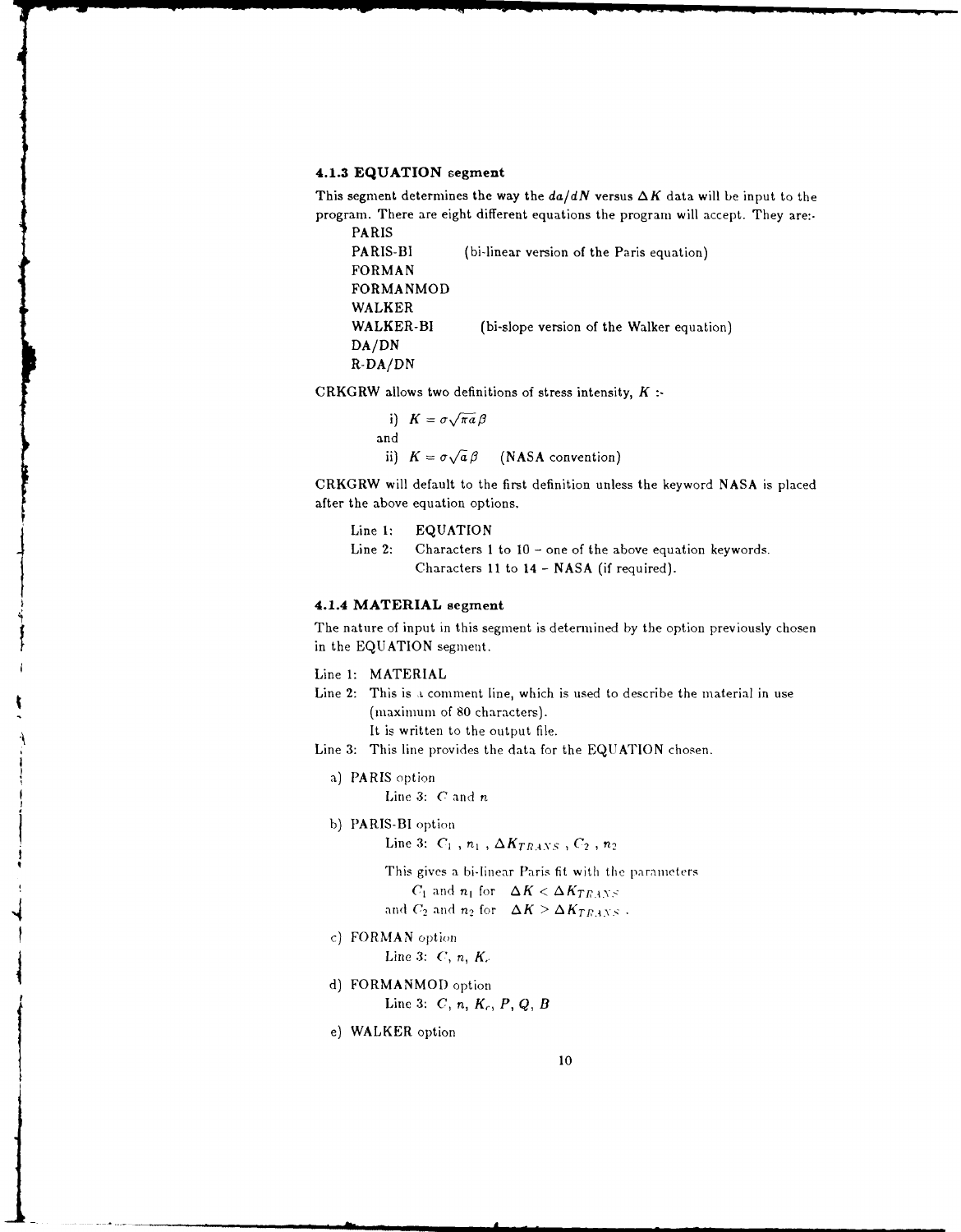Line 3: *C, M, n*

**f)** WALKER-BI option

Line 3: *C1, Mi,* ni Line 4:  $C_2$ ,  $M_2$ ,  $n_2$ Line 5:  $(da/dN)$ <sub>TRANS</sub>,  $\Delta K_{TRANS}$ 

Figure 3(a) shows the set of lines generated by the standard Walker equation for a range of  $R$  values. Note that there are no lines for  $R < 0$ as, at present, CRKGRW considers all negative loads to be zero. Figure 3(b) shows the effect of the WALKER-BI option. As can be seen this splits the Walker equation into two regions such that:

 $C_1$ ,  $M_1$ , and  $n_1$  apply in region **I** 

and  $C_2$ ,  $M_2$ , and  $n_2$  apply in region 2

where the transition between the two regions is defined by:

 $da/dN = (da/dN)_{TRANS}$  and  $\Delta K = \Delta K_{TRANS}$  on the  $R = 0$  line.

## g) DA/DN option

A table of values of  $\Delta K$  versus  $da/dN$ 

Line  $3: n -$  the number of points in the table (must be an integer) Line 4:  $1^{st}$  point,  $\Delta K_1$ ,  $(da/dN)_1$ Line 5:  $2<sup>nd</sup>$  point,  $\Delta K_2$ ,  $(da/dN)_2$  $\mathcal{L}_{\text{max}}$ Line n+3:  $n^{th}$  point,  $\Delta K_n$ ,  $(da/dN)$ ,

If line 3 is negative then CRKGRW assumes that lines 4 to  $n+3$  are in a separate data file. The name of this data file will be requested by CRKGRW when it is needed.

## h) R-DA/DN option

Sets of constant amplitude crack propagation data for up to ten values of stress ratio *R* may be entered. The data for each value *of R* must be placed in separate files. File names will **be** requested at runtime and must be given in order of increasing  $R$ . The format of each file is as follows:-

Line **1:** R value Line 2:  $n -$  the number of points in the table (must be an integer) Line 3:  $1^{st}$  point,  $\Delta K_1$ ,  $(da/dN)_1$ Line 4:  $2^{\text{nd}}$  point,  $\Delta K_2$ ,  $\frac{da}{dN}_2$  $\ddotsc$ Line n+2:  $n^{th}$  point,  $\Delta K_n$ ,  $\left(\frac{da}{dN}\right)_n$ 

The final line of the MATERIAL segment requires the parameters  $K_Q$ and  $\sigma_y$ .

 $K_Q$  – maximum permissible value of stress intensity.  $\sigma_y$  - material yield stress.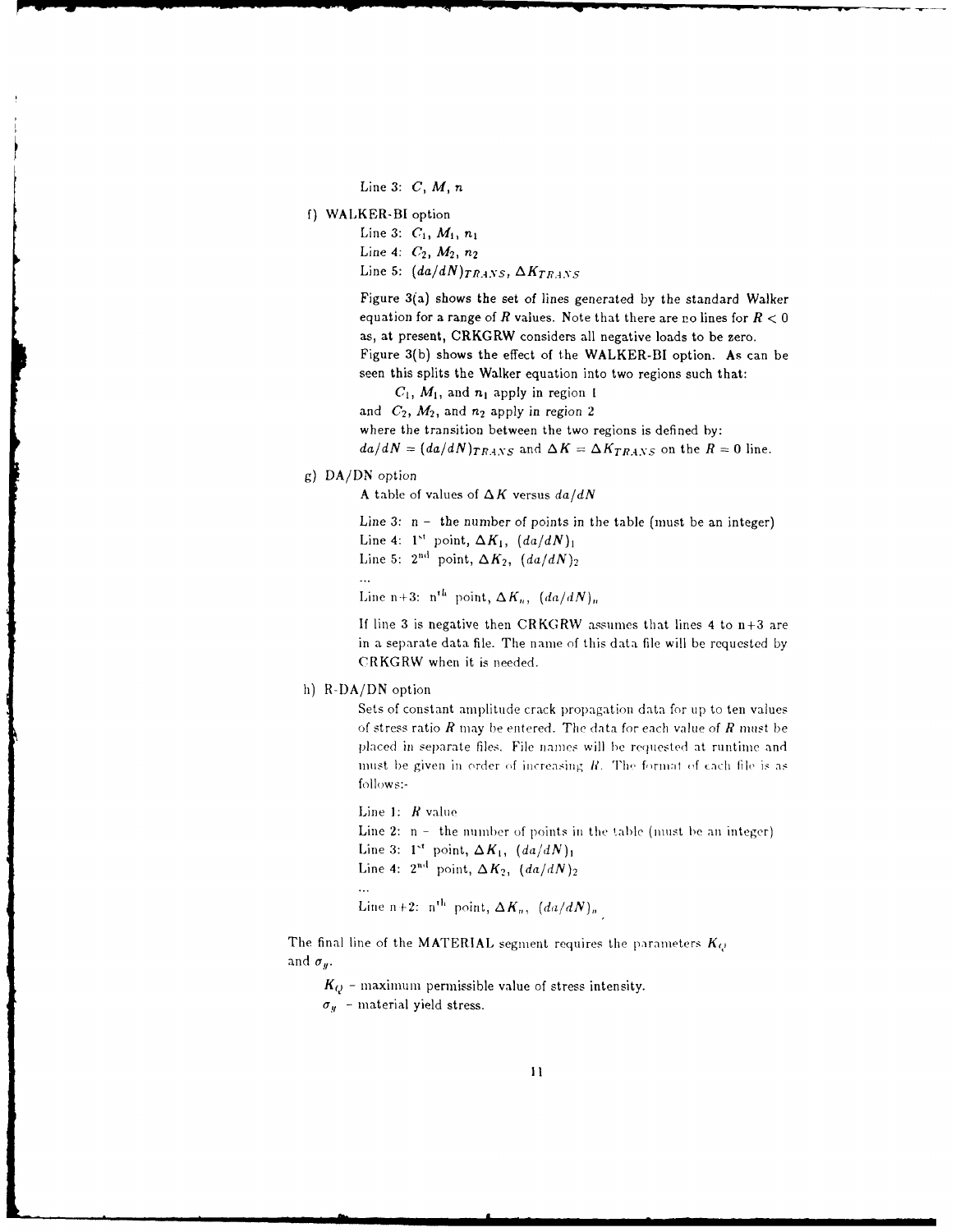## **4.1.5 THRESHOLD segment**

Line **1:** THRESHOLD Line 2:  $\Delta K_{TH}$ ,  $R_{MULT}$ 

> $\Delta K_{TH}$  – is the threshold value of  $\Delta K$ .  $R_{MULT}$  - parameter if crack growth is R-dependent  $Default = 0$

Crack increments will be calculated if  $K > \Delta K_{TH}(1 - R_{MULT} * R)$ 

## **4.1.6 LIMITS segment**

Line **1:** LIMITS

Line 2:  $a_0$ ,  $a_{max}$ ,  $N_0$ ,  $R_{CUT}$ 

- $a_0$  Initial length or half length of crack. Care must be taken with the definition of  $a_0$ . Refer to the theory section to determine the definition of a pertaining to the  $\beta$  solution being used.
- $a_{max}$  Maximum length or half length of crack. Default  $= 10^{20}$ 
	- $N_0$  Initial cycle number. Cycles applied during the run will be numbered starting with this value.  $\text{Default} = 1$
- $R_{CUT}$  Calculated stress ratios are truncated to this value.  $\text{Default} = 1.$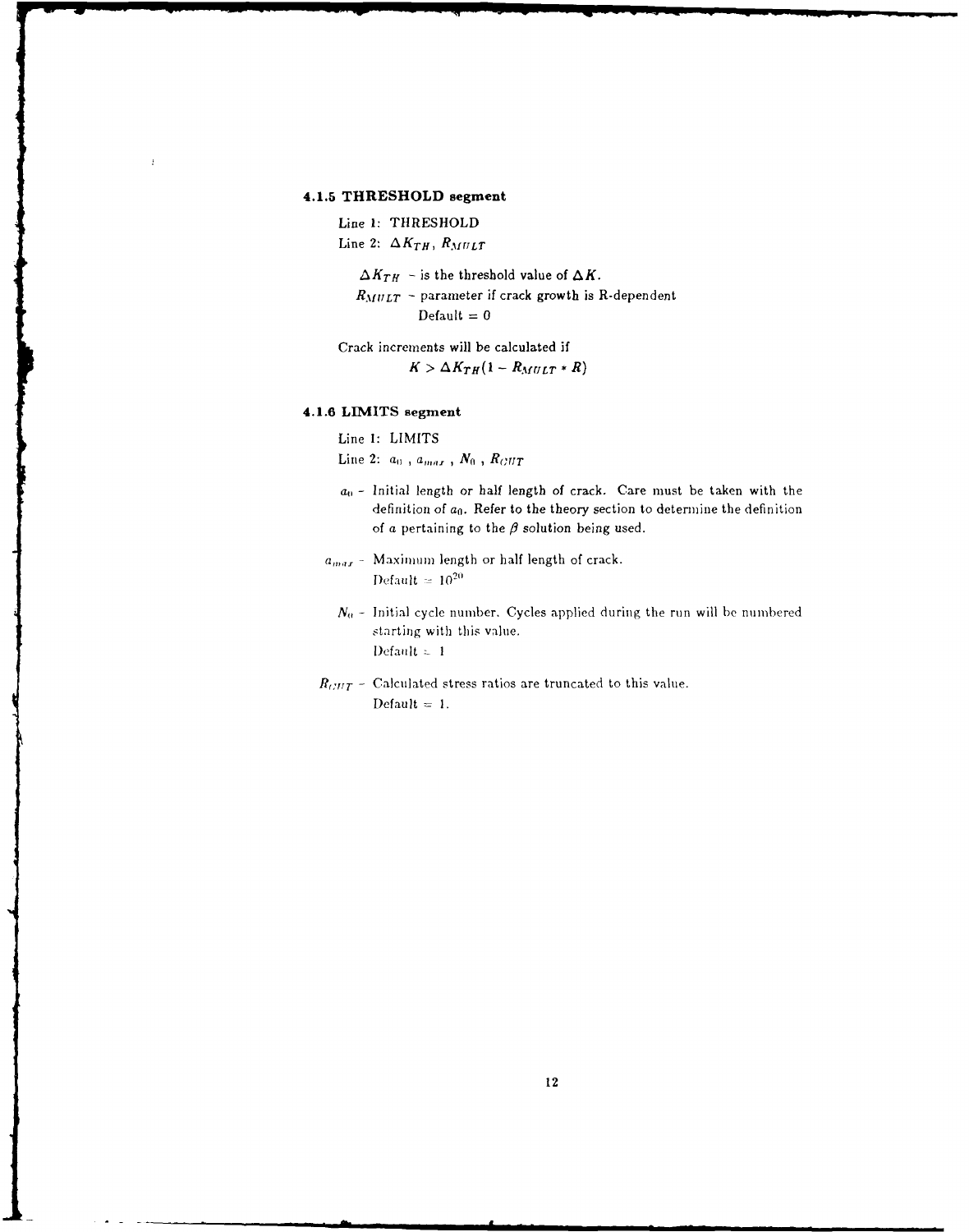#### **4.1.7 ANALYSIS segment**

Several options are available for analysing the stress intensity for various specimen geometries. Two or more of these options may be selected to operate simultaneously and different options can operate over different crack lengths.

## Line **1: ANALYSIS**

An option is selected by choosing one of the keywords below, followed on the next line **by** the various numerical parameters. Valid keywords are:-

SURFACE RETARD BETA END

One or more of the keywords SURFACE, RETARD and BETA must be used.

## a) **SURFACE** option

Tine **1:** SURFACE Line 2: C1, C2, C3, C4

- **C1 -** initial crack depth, *c.*
- Default  $= a_0$ .
- $C2$  thickness of plate, t.
- $C3$  width of plate,  $2b$ .
- C4 maximum crack depth,  $c_{max}$ 
	- $Default = thickness of plate.$
- Note **-** This analysis does not require a BETA solution option.

**-** This analysis is three dimensional, with a along the surface and c through the depth.

## **b) RETARD** option

- Line 1: RETARD
- Line 2: C1, C2, C3, C4, C5, C6
- **C1**  defines the retardation model to **be** used:
	- CI **=** 1; Wheeler retardation model
	- **Cl** = 2; Willenborg retardation model
- **C2 -** indicates to the program whether plane stress or plane strain is to be assumed.
	- $C2 = 0$ : plane stress
	- $C2 = 1$ : plane strain

 $Default = plane stress$ 

- **C3**  If CI=I then **C3** is Wheeler's retardation parameter *m.*
	- **- If C1=2** then **C3** (if not zero), represents the maximum overload in the Gallagher-modified Willenborg model.
- C4 flags whether a re-run of the program, without retardation, is to occur.
	- $C4 = 0$ : job re-run without retardation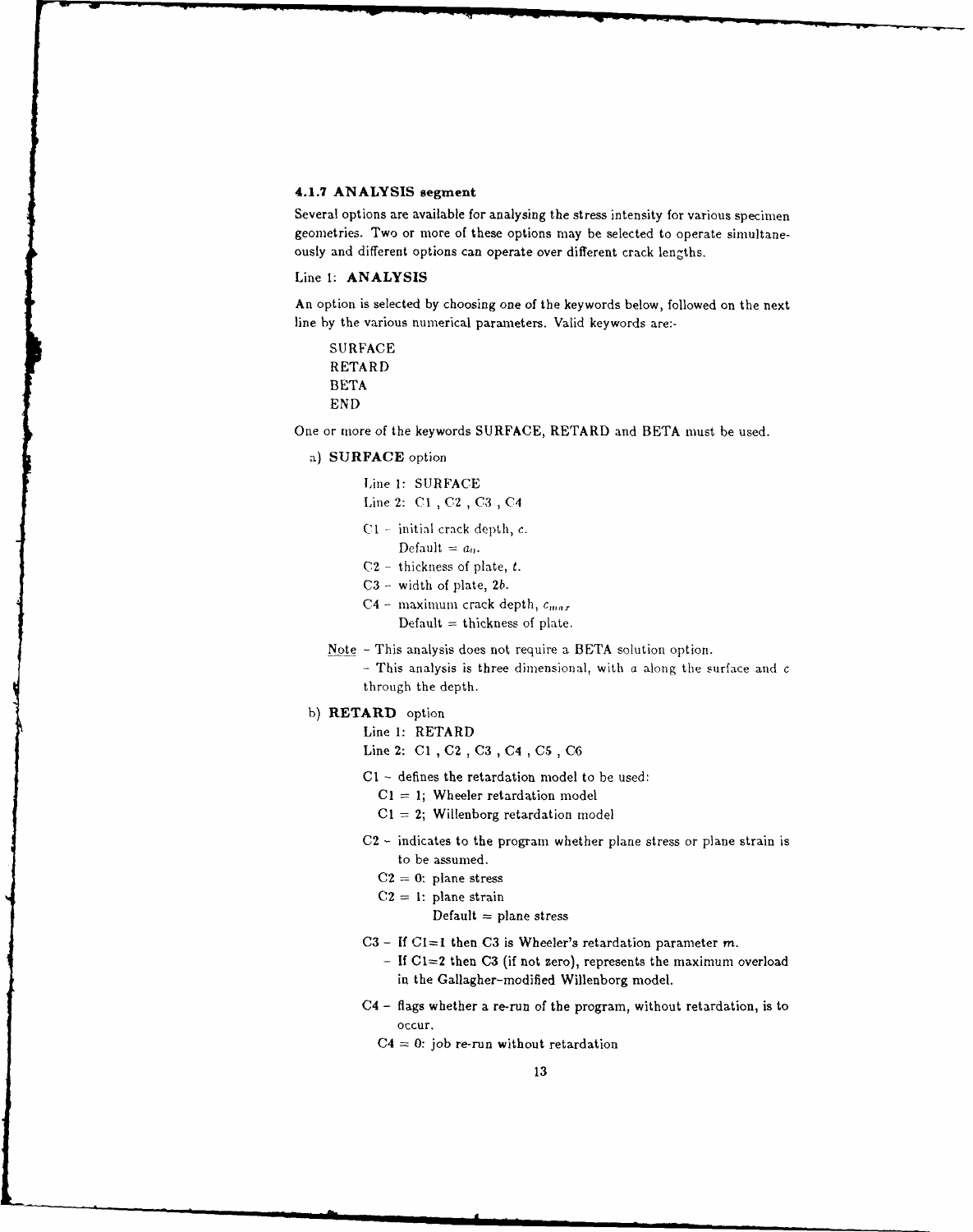$C4 = 1: no$  re-run. Default  $=$  job  $re$ -run

*CS* **-** gives any initial overload condition of the specimen at program start.

 $Default = 0.0$ 

- C6 **-** gives the initial plastic zone size of the specimen at program start due to a previous overload, *ap*  $Default = 0.0$
- Note: if  $CI=2$  and  $C3 \neq 0$  then only the FORMAN and FORMANMOD equations may be used.
- c) BETA option

In the BETA options, the upper and lower crack size limits define the range over which a particular  $\beta$  solution will be applied. Thus it is possible to have several  $\beta$  solutions being used over different phases of the crack's growth.

Note: if some of the values (C1, C2, ... C6) required below are zero, then they must be entered as such. Leaving blanks is not acceptable and will cause the program to crash.

Line **1:** BETA Line 2: **Cl,** C2, C3, C4, **C5, CG**

*C1 =* **1:** Constant correction factor model.

- C2 correction factor
- C3 lower crack limit
	- $Default = initial crack size$
- C4 upper crack limit
	- Default **=** infinity
- **C5**  zero
- C6 zero
- **CI** = 2: finite width correction model
	- **C2**  effective plate half width
	- **C3**  lower crack limit
		- $Default = initial crack size$
	- C4 upper crack limit
		- $Default = infinity$
	- **C5**  zero
	- **C6**  zero
- C1 = 3: Tabulated function of  $a/L$  versus  $\beta$ 
	- **C2**  half width of specimen
	- **C3**  n number of points in table
	- C4 lower crack limit

Default **=** initial crack size

**C5** - upper crack limit  $Default = infinity$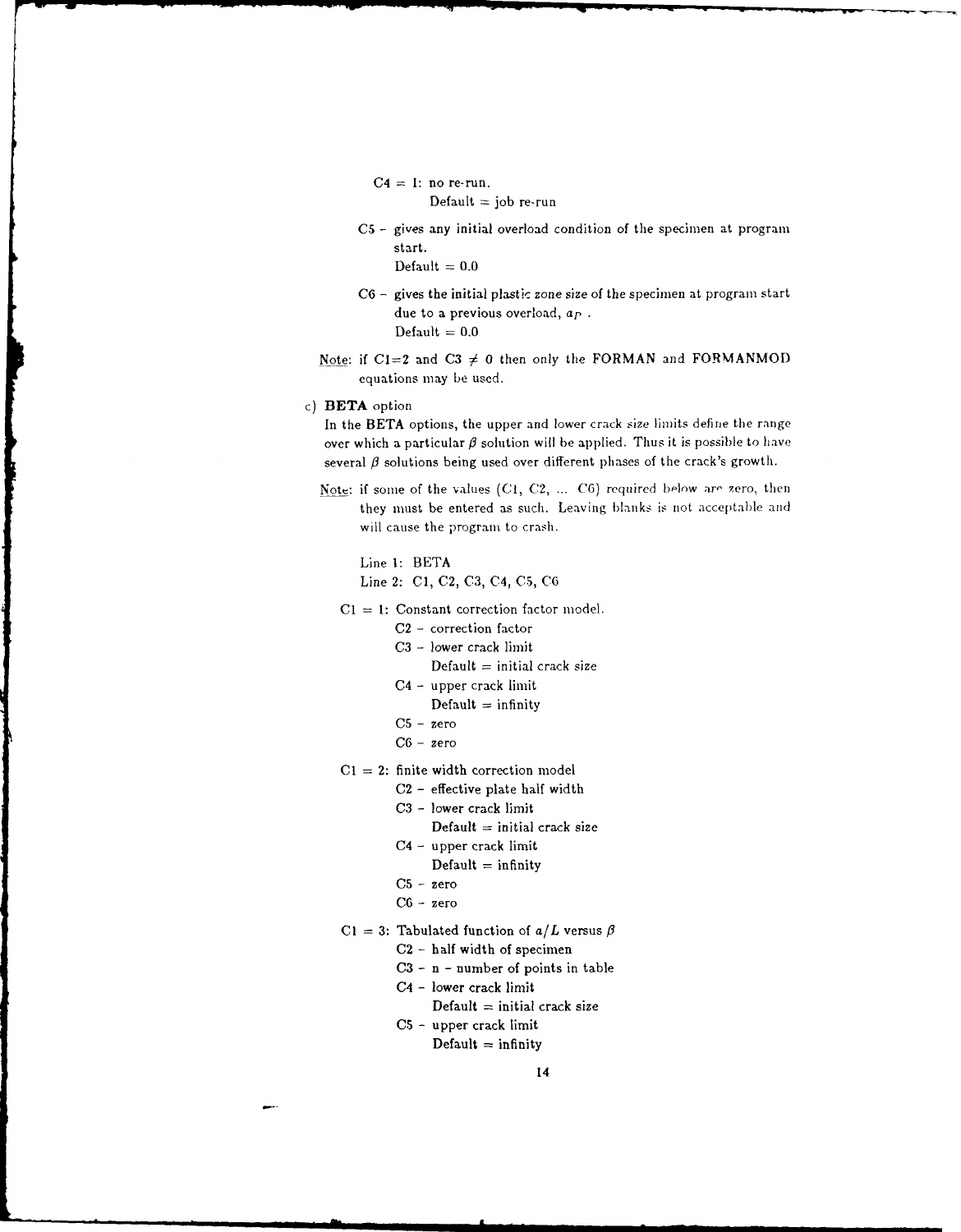**C6** - zero

- plus Line 3: Table heading **(80** characters naximuni)
	- Line 4:  $1^{st}$  point,  $\left(\frac{a}{L}\right)_1$ ,  $\beta_1$ Line 5:  $2^{nd}$  point,  $(a/L)_2$ ,  $\beta_2$
	- $\ddotsc$

Line  $n+3$ :  $n^{th}$  point,  $(a/L)_n$ ,  $\beta_n$ 

*L* is a characteristic length which for CRKGRW is the half width of the specimen.

Hence, the *a/L* versus  $\beta$  table is actually  $a/(\frac{1}{2}$  width) versus  $\beta$ 

- **Cl** = 4: Exactly the same as **Cl=3.** The reason for the inclusion of two table options is that the two tables can be applied over different stages of the crack's growth. This is achieved by specifying different upper and lower crack limits (C4 and **CS).**
- *Cl* = 5: Uniaxial Bowie solution for single crack from a circular hole.
	- C2 **-** radius of hole, r.
	- C3 lower crack limit
		- $Default = initial crack size$
	- C4 upper crack limit
		- $\text{Default} = \text{infinity}$
	- **C5**  zero
	- C6 zero
- $C1 = 6$ : Uniaxial Bowie solution for two cracks from a circular hole.
	- $C2$  radius of hole, r.
	- C3 lower crack limit
		- $Default = initial crack size$
	- C4 upper crack limit
		- Default **=** infinity
	- **C5**  zero
	- C6 zero
- $C1 = 7:$  ASTM Compact Tension specimen
	- C2 width of specimen, *b.*
	- C3 thickness, *t.*
	- C4 lower crack limit
		- Default *=* initial crack size
	- **C5**  upper crack limit
		- $Default = infinity$
	- C6 zero
- **CI** = 8: Grumman Compact Tension specimen
	- C2 width of specimen, *b.*
	- C3 thickness, *t.*
	- C4 lower crack limit
	- $Default = initial crack size$
	- **C5**  upper crack limit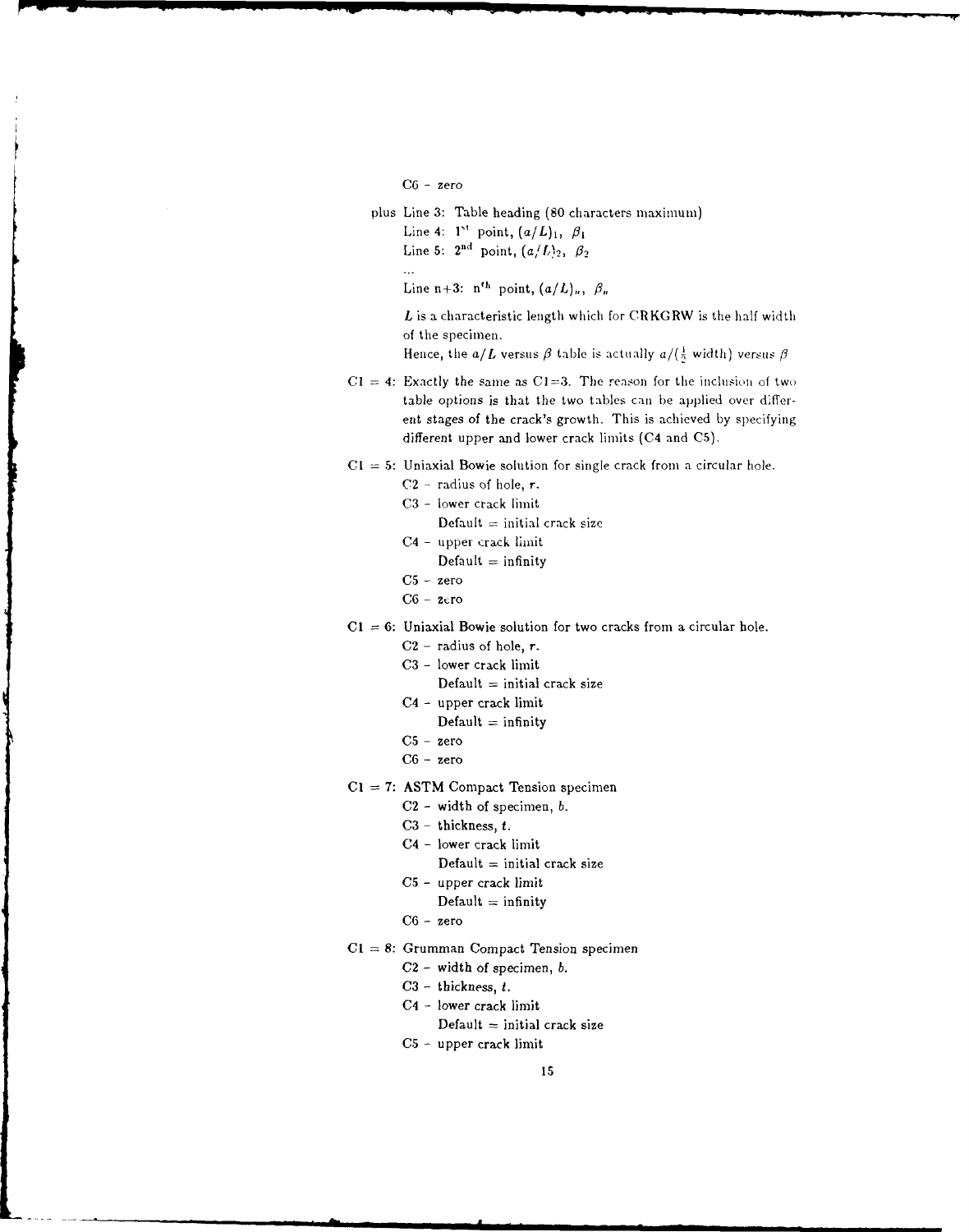- $Default = infinity$
- *CG*  zero
- Cl **=** 9: Lui solution for a double quarter crack from a circular hole.
	- $C2$  radius of hole,  $r$ .
	- $C3$  initial crack size,  $a_0$ .
	- C4 final crack size
	- **C5**  zero
	- **C6 -** zero
- *CI* = 10: Newman and Raju solution for a corner crack exteading from a hole. Three dimensional.
	- $C2$  radius of hole, r.
	- **C3**  single or double crack
		- **C3 = 1:** single crack
		- $C3 = 2$ : double crack
	- $C4$  initial crack depth,  $c_0$ .

Default = thickness of specimen,  $t$ .

- **C5**  half width of specimen, *b.*
- **CG**  thickness of specimen, t.
- **Cl** *=* **11:** Newman and Raju solution for a surface crack extending from inside circular hole.
	- $C2$  radius of hole,  $r$ .
	- **C3**  single or double crack
		- **C3 =** 1: single crack
		- **C3** = 2: double crack
	- C4 initial crack depth,  $c_0$ .
		- Default = half thickness of specimen,  $t$ .
	- C5 half width of specimen, *b.*
	- **C6**  half thickness of specimen, t.
- **d) END**
	- Line 1: END

This keyword is required to terminate an ANALYSIS segment. It must always appear in the data file after all the analysis options have been completed.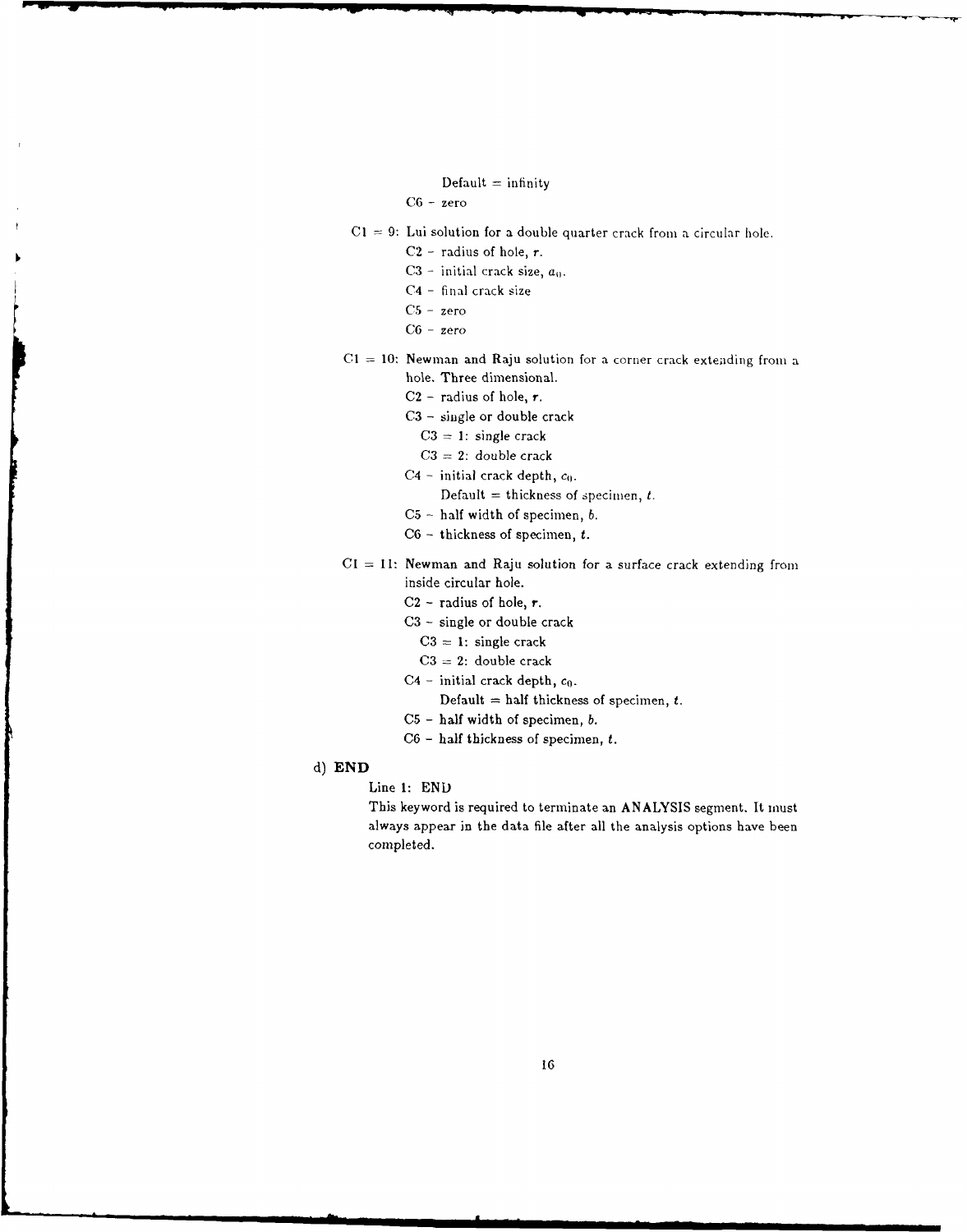#### **4.1.8 LOADS segment**

This segment defines the load sequences for one or more missions. Each mission is defined as a sequence of loads (or stresses) and the number of applications of each load. The order in which the various missions are specified is not important (the order in which they will be applied is controlled by the SPECTRUM segment). The program numbers them consecutively as they appear in this segment.

Line 1: LOADS Line 2: TITLE Line 3: NBLKS , LPRT Line 4: MULT

TITLE - comment line describing load sequence (80 characters maximum).

- NBLKS **-** maximum number of times the whole program block is to be repeated (must be an integer).
- LPRT print mission specifications to output file.(must be an integer)  $LPRT = 0$ : print information  $LPRT = 1$ : do not print information
- MULT multiplication factor on all loads read in.
	- Note: This option is very useful as it allows non-dimensional spectra or strain gauge spectra to be used and converted to stresses or loads with the MULT factor.

There are three ways of entering the loads into the program. Each mission starts with a keyword/header line. The keywords are:-

MAX-MIN R-DELTA MEAN-ALT

The keywords are in columns 1-10, followed by an optional 20 character heading describing the mission in columns  $11 - 30$ 

Lines of data follow, each representing a single layer of the mission. A layer consists of a pair of stress parameters followed by the number of cycles for which they are to be applied.

Line 5: MAX-MIN Line 6:  $1^{st}$  data line,  $\sigma_{max_1}$ ,  $\sigma_{min_1}$ , No. of cycles Line 7:  $2<sup>nd</sup>$  data line,  $\sigma_{max_2}$ ,  $\sigma_{min_2}$ , No. of cycles  $\dddotsc$ Line n+5:  $n^{\text{th}}$  data line,  $\sigma_{max_n}$ ,  $\sigma_{min_n}$ , No. of cycles Line  $n+6$ :  $-9999 - 9999 - 9999$ 

Note: Line n+6 is used as a termination line due to the free format read.

Line **5:** R-DELTA Line 6:  $1^{st}$  data line,  $\Delta \sigma_1$ ,  $R_1$ , No. of cycles Line 7:  $2^{nd}$  data line,  $\Delta \sigma_2$ ,  $R_2$ , No. of cycles  $\ddotsc$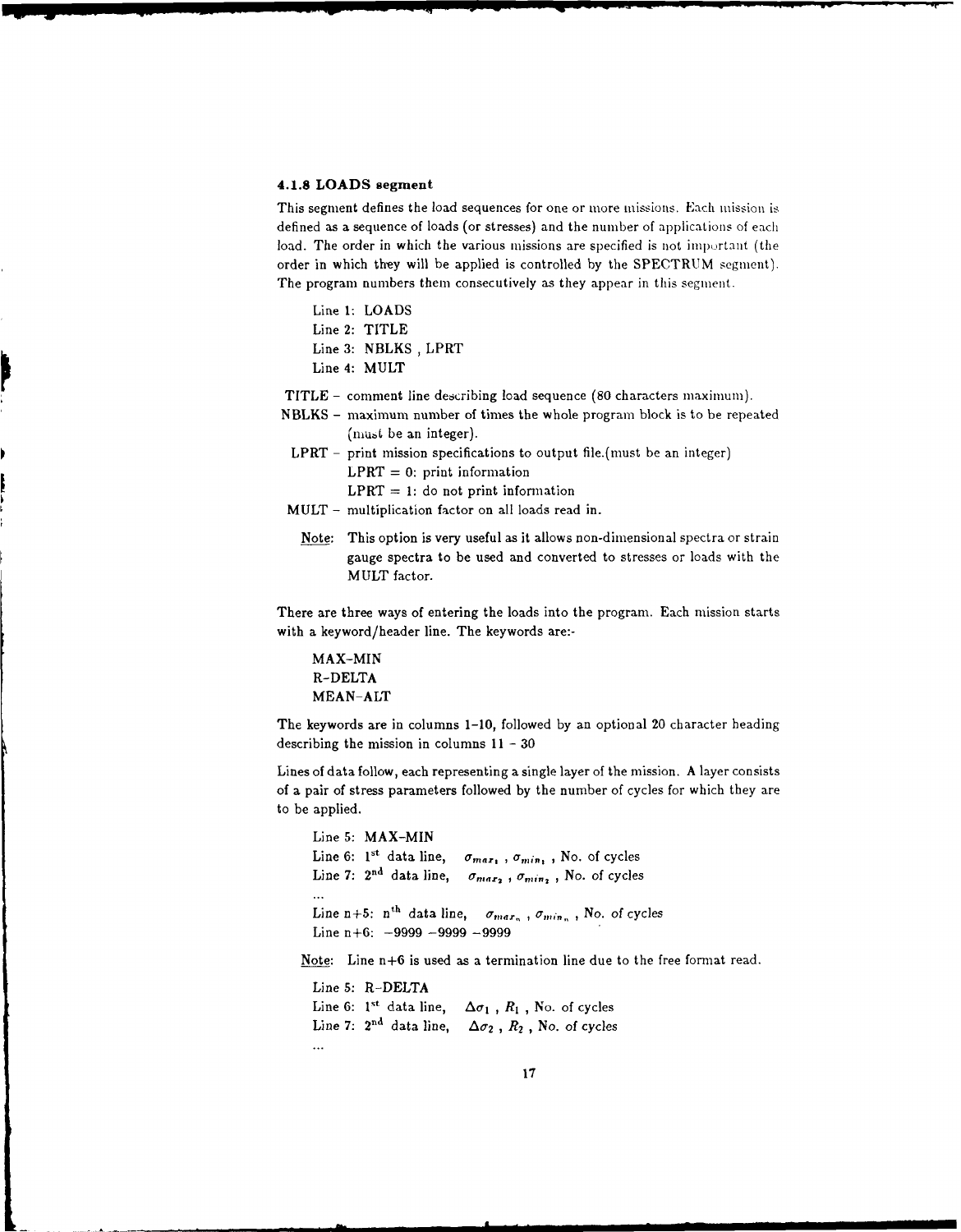Line n+5:  $n^{th}$  data line,  $\Delta \sigma_n$ ,  $R_n$ , No. of cycles Line n+6: -9999 -9999 -9999 where  $\sigma_{max} = \Delta \sigma / (1 - R)$ and  $\sigma_{min} = \sigma_{max} - \Delta \sigma$ Line 5: MEAN-ALT Line 6:  $1^{st}$  data line,  $\sigma_{mean}$ ,  $\sigma_{alt}$ , No. of cycles Line 7:  $2^{nd}$  data line,  $\sigma_{mean_2}$ ,  $\sigma_{alt_2}$ , No. of cycles  $\ddotsc$ Line n+5: n<sup>th</sup> data line,  $\sigma_{mean_n}$ ,  $\sigma_{alt_n}$ , No. of cycles Line n+6:  $-9999 - 9999 - 9999$ where  $\sigma_{max} = \sigma_{mean} + \sigma_{alt}$ and  $\sigma_{min} = \sigma_{mean} - \sigma_{alt}$ 

Note: When the BETA options 7 and 8 are chosen in the analysis section, the layers must be presented as loads and NOT stresses.

To terminate the LOADS segment the final line must have the following keyword:-

#### END LOADS

Note: At present CRKGRW truncates all negative loads to zero.

## **4.1.9 SPECTRUM segment**

This segment defines the pattern in which missions are selected from the data presented in the LOADS segment to make a complete block.

Line 1: SPECTRUM Line 2: NCYC, HR/BL Line 3: NSEGS, IPRT Line 4:  $NFLTS<sub>1</sub>$ , MISSN<sub>1</sub> Line 5:  $NFLTS<sub>2</sub>$ , MISSN<sub>2</sub>

Line NSEGS  $+$  3: NFLTS<sub>NSEGS</sub>, MISSN<sub>NSEGS</sub>

- NCYC this is the total number of cycles in a block
- HR/BL **-** this is the total number of hours per block.
- NSEGS the number of segments in the block. That is, the number of lines in the spectrum definition to follow (must be an integer).
	- IPRT print mission specifications to output file (must be an integer).

 $IPT = 0$ : print information.

- $IERT = 1:$  do not print information.
- NFLTS **-** number of times a mission is to be repeated (must be an integer).
- MISSN the mission number from LOADS segment (must be an integer).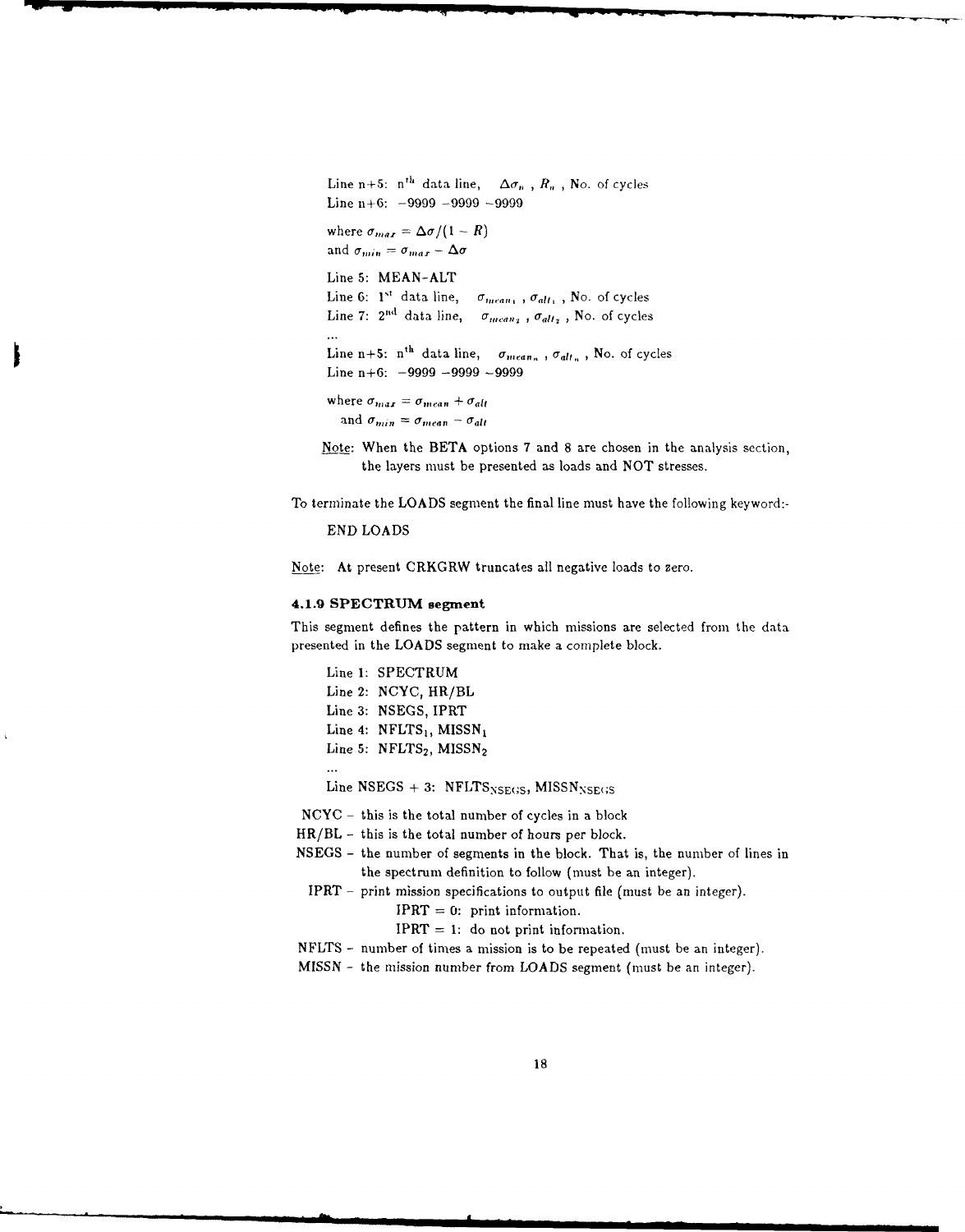## **4.1.10 PRINT segment (optional)**

This segment controls the print of information to the output file.

Line I: PRINT Line 2: **1 , J ,** K **,L, A**

ł

- I crack growth output every I'th block (integer).
- J crack growth output every J'th segment (integer).
- $K -$  crack growth output every  $K'th$  flight (integer).
- $L -$  layer-by-layer crack growth output every  $L'th$  flight (integer).
- $\Delta$  crack growth output whenever  $\Delta a$  and/or  $\Delta c \geq \Delta$ .

A zero corresponds to no output and is the default.

## **4.1.11 PLOT segment (optional)**

This segment allows the user to obtain output files containing lists of two variables. The output files will have a '.PG[number]' extension. The format of this segment is shown below:-

Line **1:** PLOT Line 2: x-variable Line **3:** y-variable

The possible keywords for the variable names are listed below:-

| NG I WUND     | MEANING                   |  |  |
|---------------|---------------------------|--|--|
|               |                           |  |  |
| A             | a                         |  |  |
| $\mathbf C$   | C                         |  |  |
| <b>CYCLES</b> |                           |  |  |
| HOURS         |                           |  |  |
| DA/DN         | da/dN                     |  |  |
| DC/DN         | dc/dN                     |  |  |
| <b>DELKA</b>  | $\Delta K$ in a direction |  |  |
| <b>DELKC</b>  | $\Delta K$ in c direction |  |  |
| <b>BLOCKS</b> |                           |  |  |

KEYWORD MEANING

The '.PG[number]' file will contain two columns of numbers. The first column will be the x-variable and the second column will be the y-variable. These files can then be used in conjunction with inhouse plot routines. The interval of writes to this file is linked to that of the PRINT segment. Care must be taken to ensure that huge files are not created.

## **4.1.12 END DATA segment**

This keyword signals to the program that the input has ended.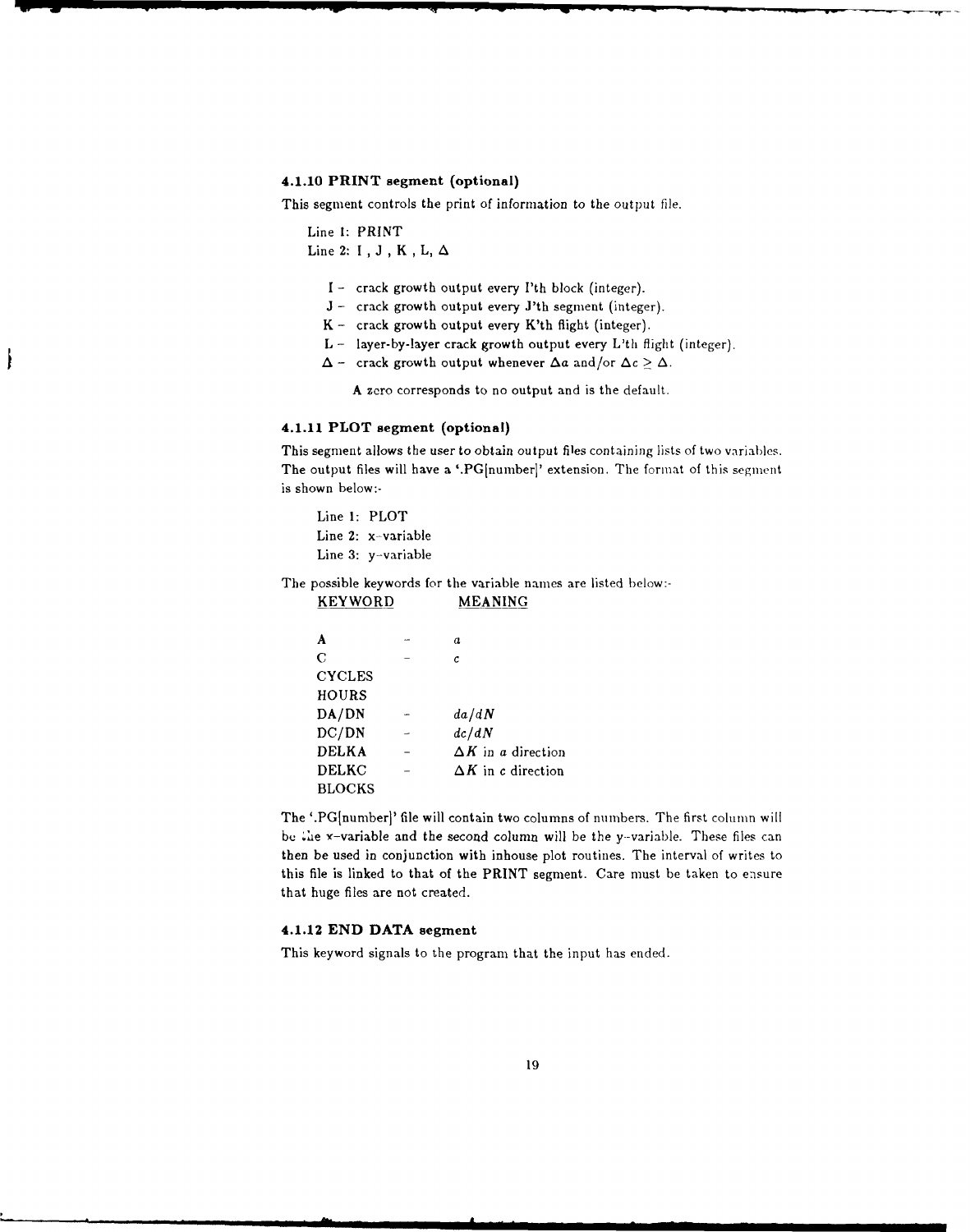## **4.2 LIMITATIONS**

CRKGRW has the following limits:-

- Maximum of 50000 layers per mission.
- Maximum of 50 missions per block.
- $-$  Maximum of 200 segments per block.
- Maximum of 100 values in the  $\Delta K$ ,  $da/dn$  table (DA/DN option).
- For the R-DA/DN option, the total number of lines in all the files must not exceed 100.
- The name of the data input file must not exceed 24 characters (including the .DAT extension - see section 5).
- The filenames requested by the DA/DN and R-DA/DN options must not exceed 10 characters.

## 4.3 COMMON INPUT FILE ERRORS

There are a number of errors which may occur when CRKGRW reads the input data file. Two common errors, along with their causes are given below.

Error - CRKGRW error 'Unrecognised keyword'

- Causes Illegal keyword
	- Comment line without a 'C' at the beginning
	- Using lowercase letters in the keyword
	- eg: Surface, Lines Per Page, BeTA
	- Mistyped keyword
		- eg: PRNIT, WAL KER, LINESPER PAGE
	- The keyword does not begin in the leftmost column of the line (column  $1)$ 
		- eg: C This is a comment line with the 'C' in column 1 **ANALYSIS** 
			- C. The previous line will not be recognised because the
			- C ANALYSIS keyword does not begin in column 1.

Error - Program crashes while trying to read the data file

- Causes Placing a real number where an integer is expected.
	- eg: LPRT must be either 0 or 1, however, putting 0., 0.0, 1. or 1.0 in the input file will cause the program to crash.
	- not putting in enough numbers as required by the option
		- eg: The BETA option requires 6 numbers to be on the line after BETA, but some of the sub-options require only four or five nonzero values. For example, if  $C1-2$  is chosen then only C2, C3 and C4 are non-zero but C5 and C6 must still be entered as zeros.
	- There was no -9999, -9999, -9999 line at the end of a set of lavers in the LOADS segment. This will cause the program to attempt to read the next keyword as a number which causes the crash.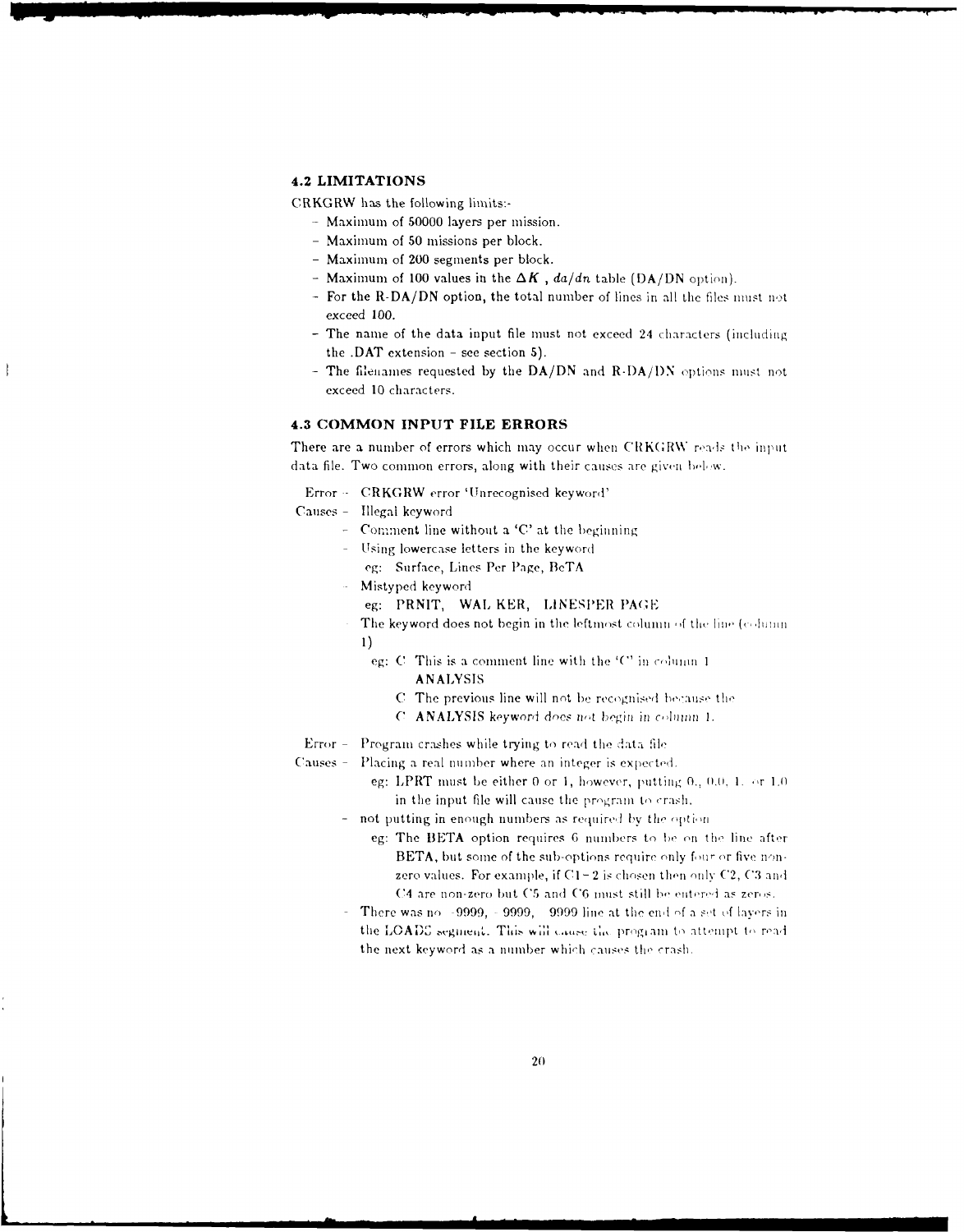## **5. RUNNING CRKGRW**

**The** input file which contains all the information for CRKGRW must have a **.DAT** extension to its name (eg: **FISLUG.DAT,** SPARDAT, **TEST.DAT).** The name may be any legal combination of upper and lower case characters. When CRK-GRW is run, it will ask for the name of this file. The name should then be entered *in uppercase only.* You do not need to type the .DAT extension since CRKGRW automatically searches for .DAT files. For example, entering **F18LUG** will cause CRKGRW to read data from F18LUG.DAT.

CRKGRW produces several output files. If your input file was F18LUG.DAT then the output files produced would be **:-**

| FILE                    | FILE INFORMATION                      |
|-------------------------|---------------------------------------|
| F <sub>18</sub> LUG.EXT | indicates if extrapolation occurs.    |
| F18LUG.OUT              | main output file.                     |
| F18LUG.PG1              | $1st$ plot output file.               |
| F18LUG.PG2              | 2 <sup>nd</sup> plot output file, etc |

The program requires the name of the data file at runtime, which it requests. MATERIAL options DA/DN or R-DA/DN may require separate data files. These should be created before running CRKGRW and their names entered when CRK-GRW requests them. To end the entry of MATERIAL data files to CRKGRW, the keyword 'NOMORE' should be typed instead of a filename.

When reading through the data input file, CRKGRW will stop at the first error it encounters. When this happens you must edit the data file to remove the error and then re-run CRKGRW.

**An** example data file is presented in Appendix I. This data file is only intended to be an example of a variety of options which were presented in Section 4.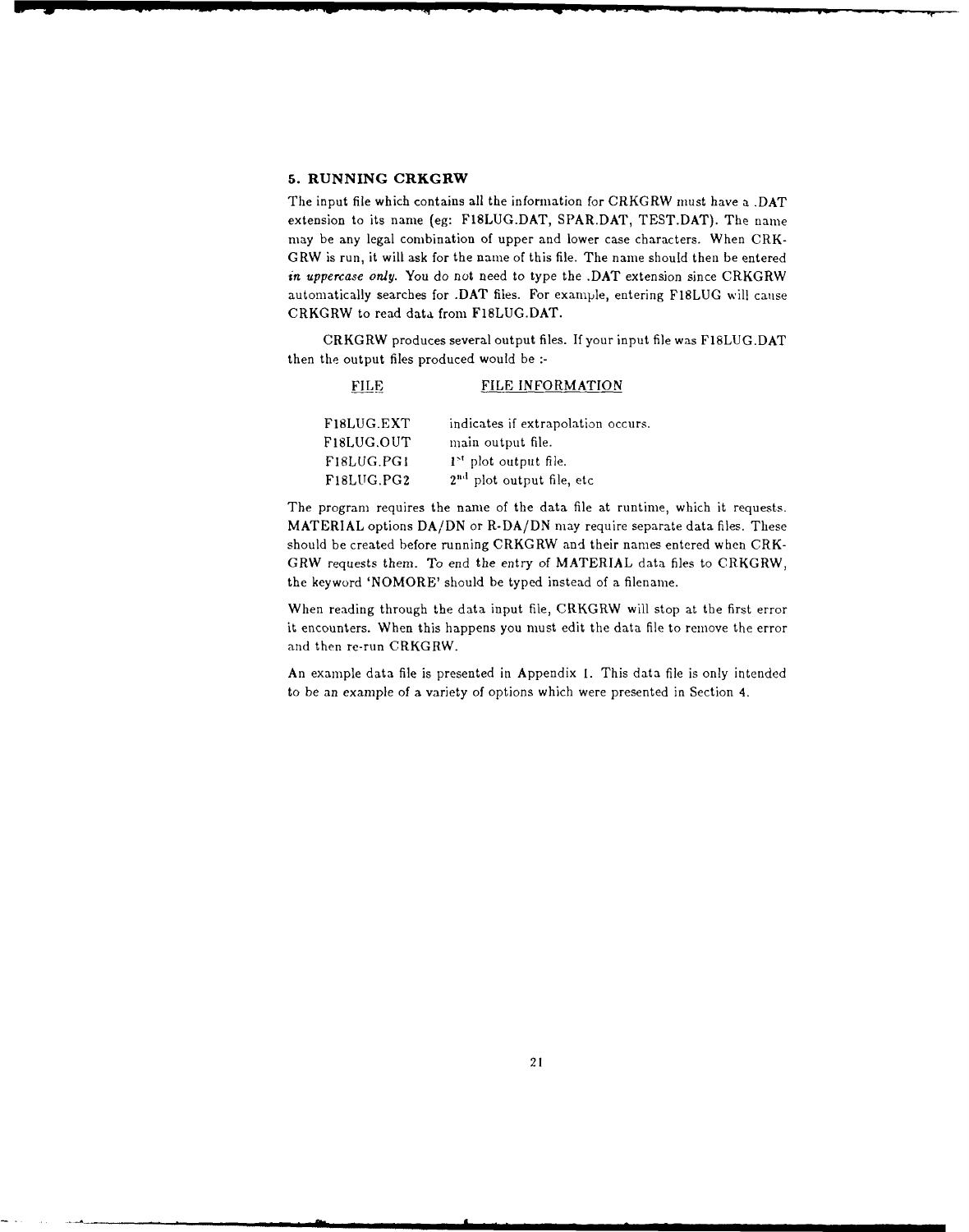#### **REFERENCES**

- **I.** P. C. Paris. 'The fracture mechanics approach to fatigue', in Fatigue An Interdisciplinary Approach (Eds. J. **J.** Burke, N. L. Reed and V. Weiss), Syracuse University Press, 1964, pp. 107-132.
- 2. R. G. Forman, V. E. Kearney and R. M. Engle, 'Numerical analysis of crack propagation in cyclic loaded structures'. **J.** Basic Eng., Trans. ASME, 89, 1967 pp. 459-463.
- 3. C.A.C, 'Mirage DADTA Crack Growth Analysis' Report No AA641, September 1984, pp. 19-27.
- 4. K. Walker, 'The effect of stress ratio during crack propagation and fatigue for 2024-T3 and 7075-TO Aluminum.' ASTM STP 462, 1970, pp. 1-14.
- 5. **0. E.** Wheeler, 'Spectrum loading and crack growth', J. Basic Eng., Trans. ASME, 94, 1972, pp. **181-186.**
- 6. J. Willenborg, R. M. Engle and H. A. Wood, 'A crack growth retardation model using an effective stress concept'. U.S. AFFDL-TM-71-1-FBR, Jai.. 1971.
- 7. J. C. Newman and I. S. Raju, 'Stress-intensity factor equations for cracks in three dimensional finite bodies' NASA Report No. TM-83200, NASA Langley Research Centre, Hampton, Virginia 23665, August 1981.
- 8. C. **E.** Fedderson, 'Evaluation and prediction of the residual strength of centre-cracked tension panels' ASTM STP 486, 1971, pp. 50-78.
- 9. **0.** L. Bowie, 'Analysis of an infinite plate containing radial cracks originating at the boundary of an internal circular hole', J. Math and Phys. 35, 1956, pp. 60 71.
- 10. J. *C.* Newman, 'Stress analysis of compact specimen, including the effects of pin loading', ASTM STP 560, 1974 pp. 105-121.
- 11. A. S. Machin,  $\cdot$  RAX IV document' Aeronautical Research Laboratories, (unpublished).
- 12. C. S. Dentry, 'Description and illustration of the use of CRACKS IV', Aeronautical Research Laboratories, Structures Technical Memoranduin 389, August 1984.
- 13. **i. .1.** lacprzynski, '('RACKS IV **-** United States Air Force Crack Propagation Program, NRC Modification No. 1', NAE LTR-ST-1260, April 1981.
- 14. A. F. Grandt Jr., 'Stress intensity factors for some through-cracked fastener hils', Int..lmrn. **of** Fracture, **11,** 1975, pp. **2>** 3 294.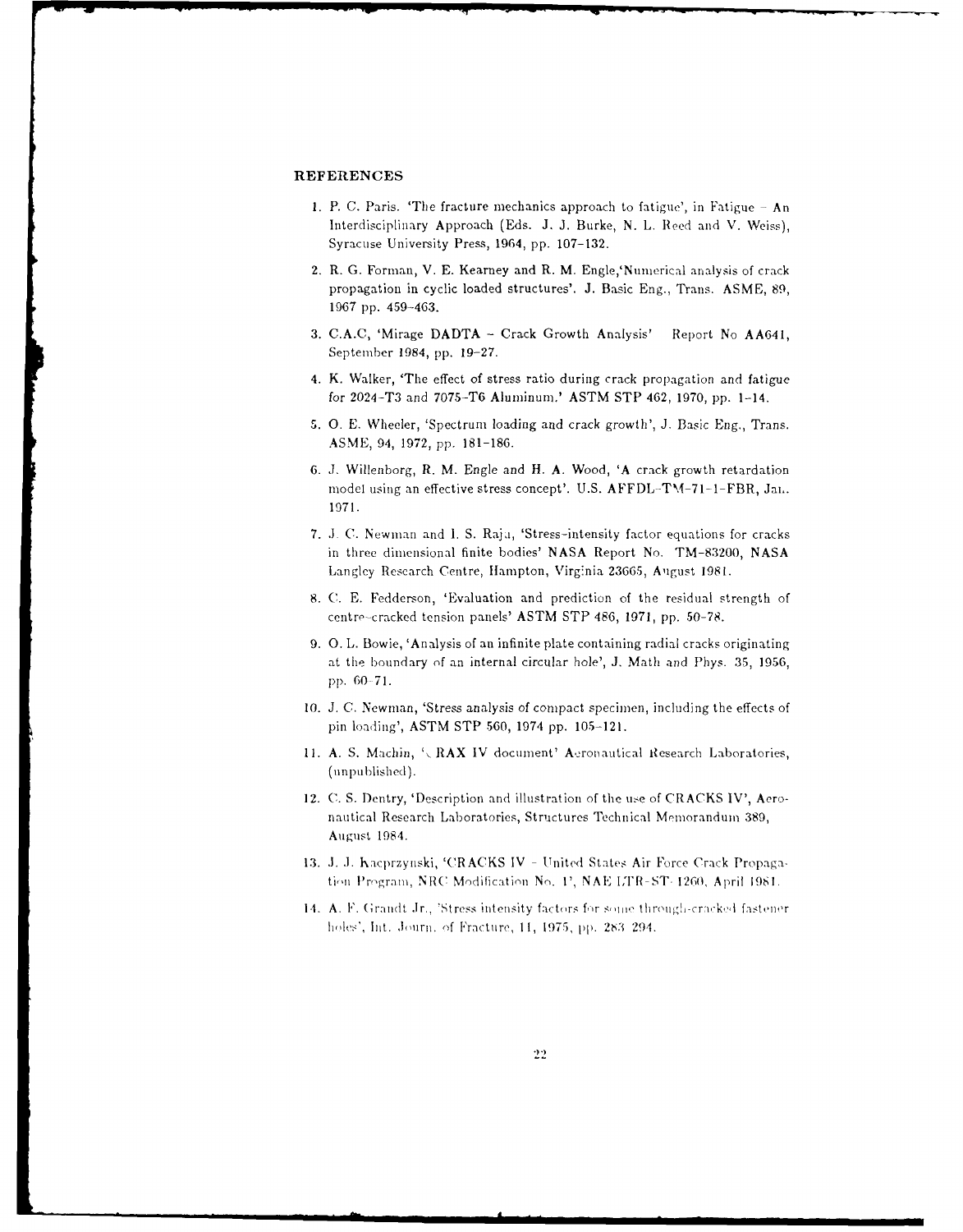



 $\sim$ 

FIGURE 1: EXAMPLE do/dN DATA<br>CRACK GROWTH DATA FOR ALUMINIUM ALLOY 7050-T736 (REF. 3)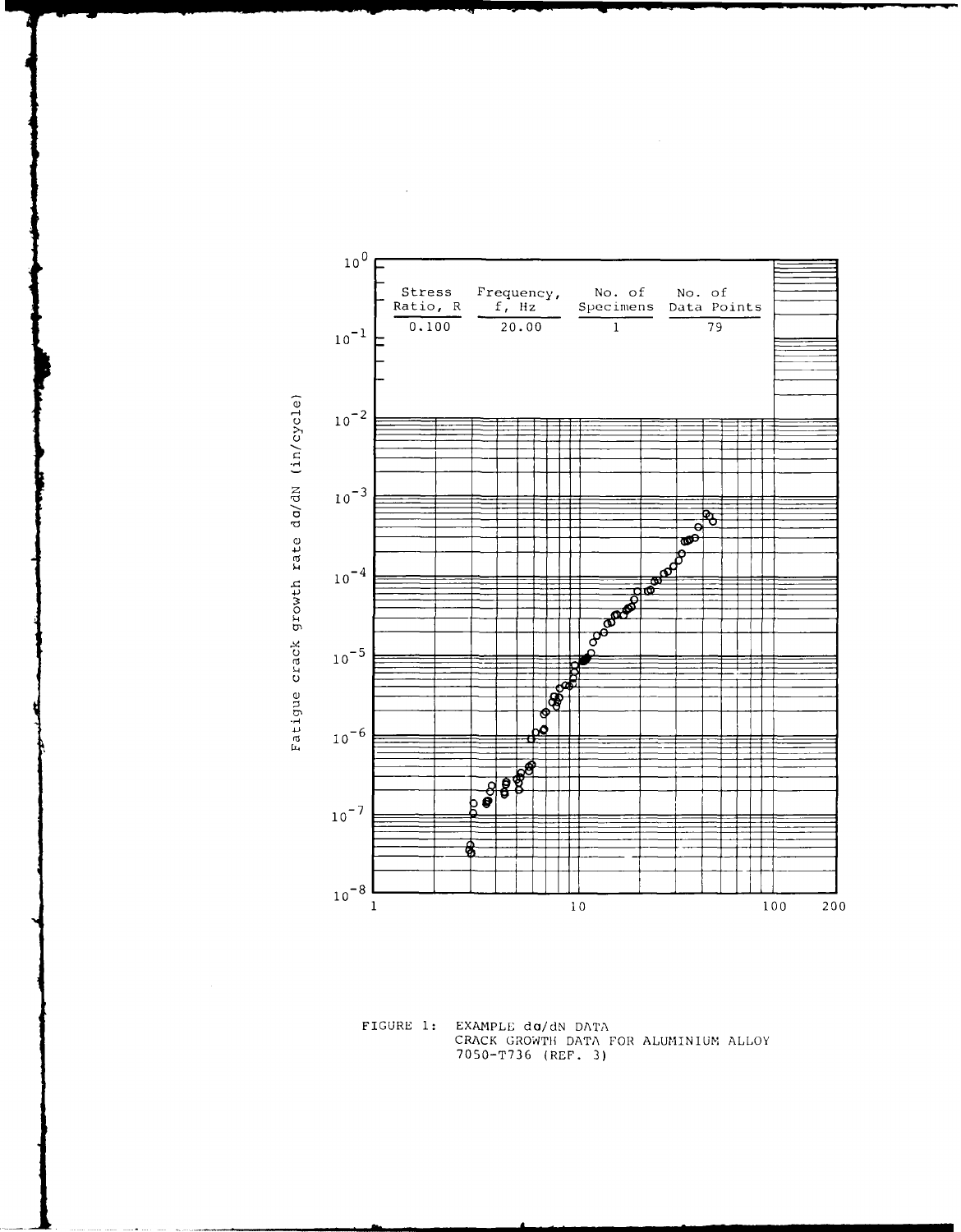





FIGURE 2(a): RELATIONSHIP BETWEEN ST1,ESS INTENSITY THRESHOLD AND STRESS RATIO (REF. 3)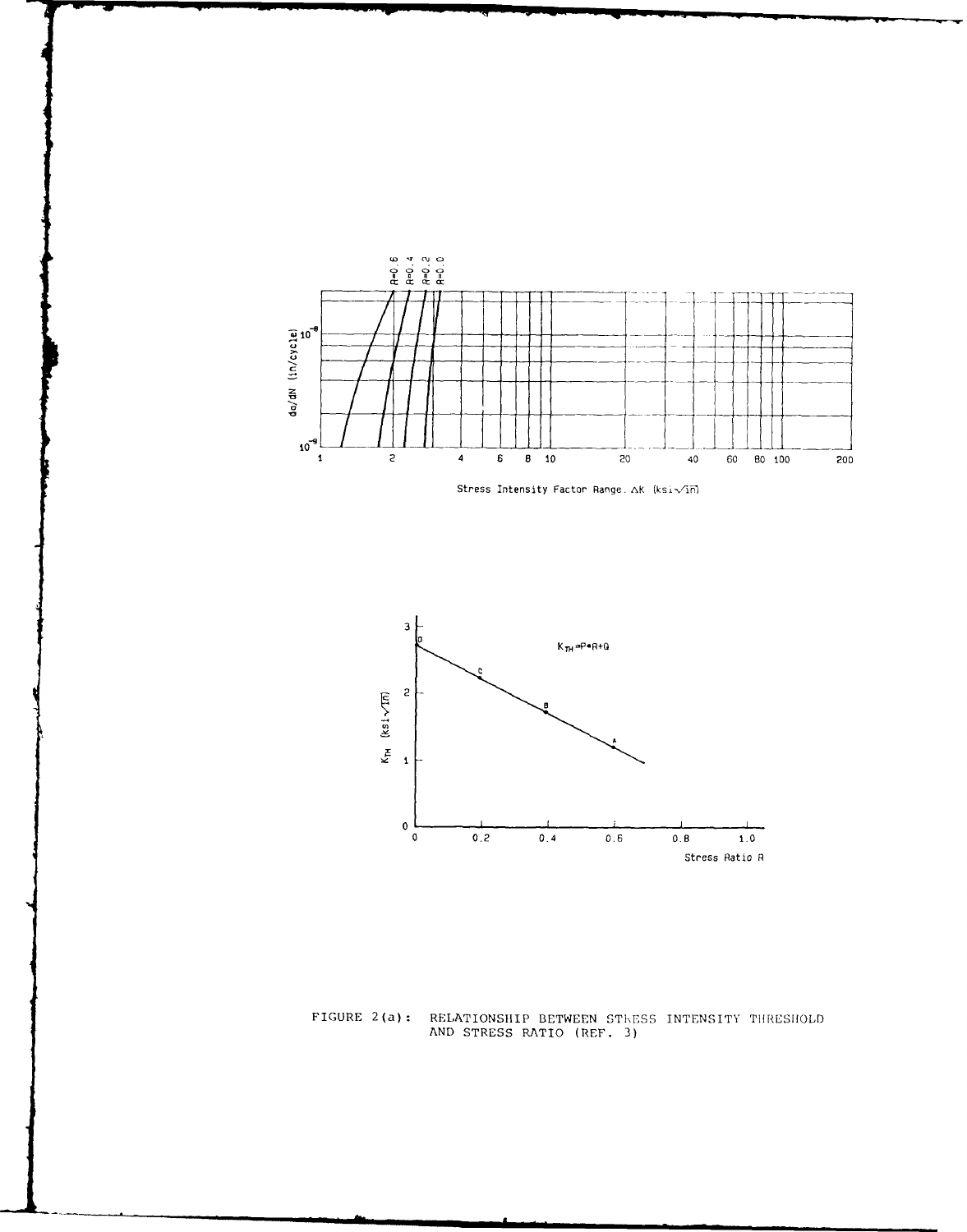





FIGURE 2(b): RELATIONSHIP BETWEEN EFFECTIVE TOUGHNESS AND **STRESS** RATIO (REF. **3)**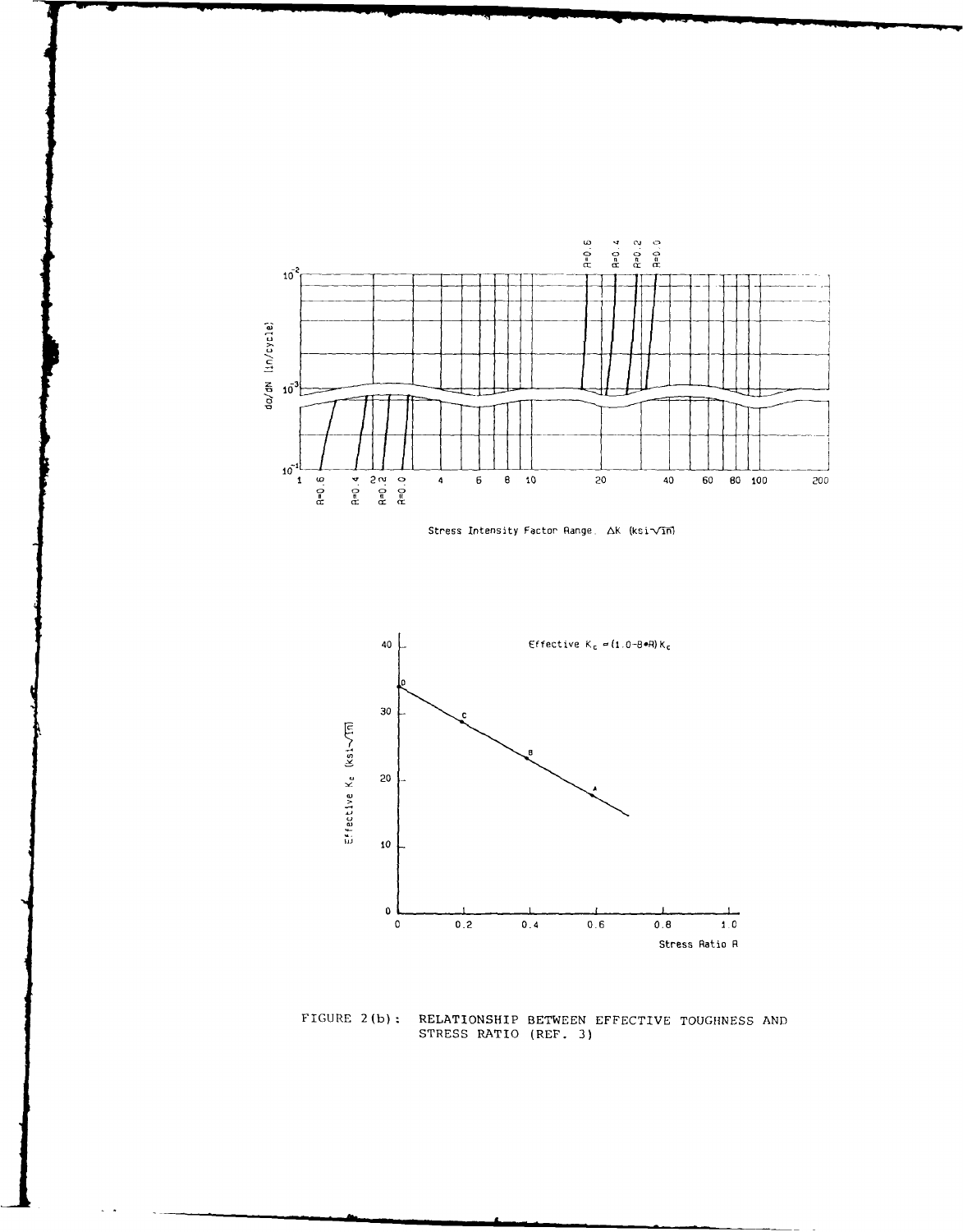

FIGURE 3(a): STANDARD WALKER EQUATION



FIGURE 3(b): WALKER BI-LINEAR EQUATION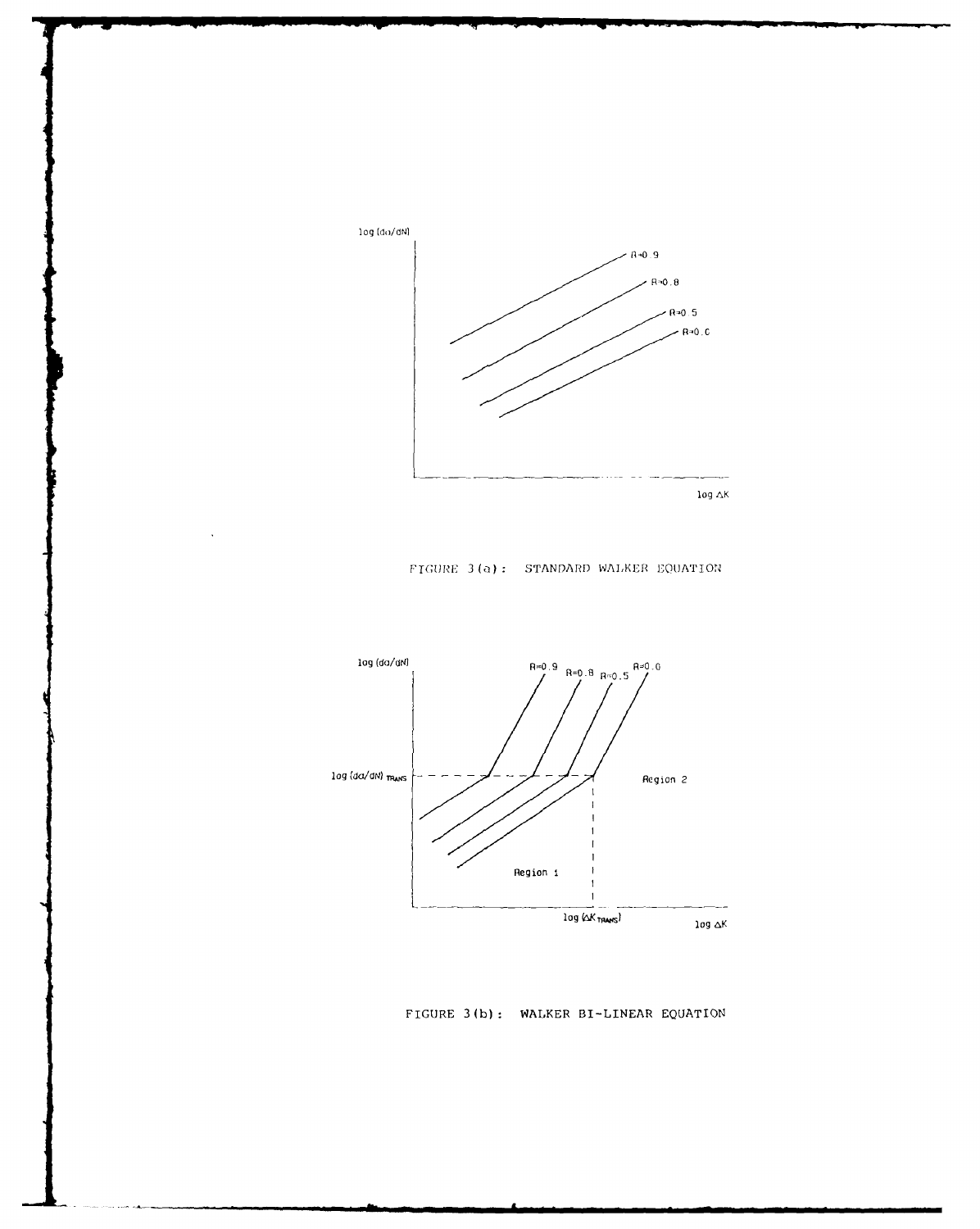

 $\cdot$ 

 $\sim$ 

FIGURE 4: DEFINITION OF **a** AND **c** FOR A SURFACE FLAW



FIGURE **5:** DEFINITION OF a **AND** c FOR *A* SINGLE OR **DOUBLE QUARTER** ELLIPTICAL CORNER CRACK FROMI **A** HOLE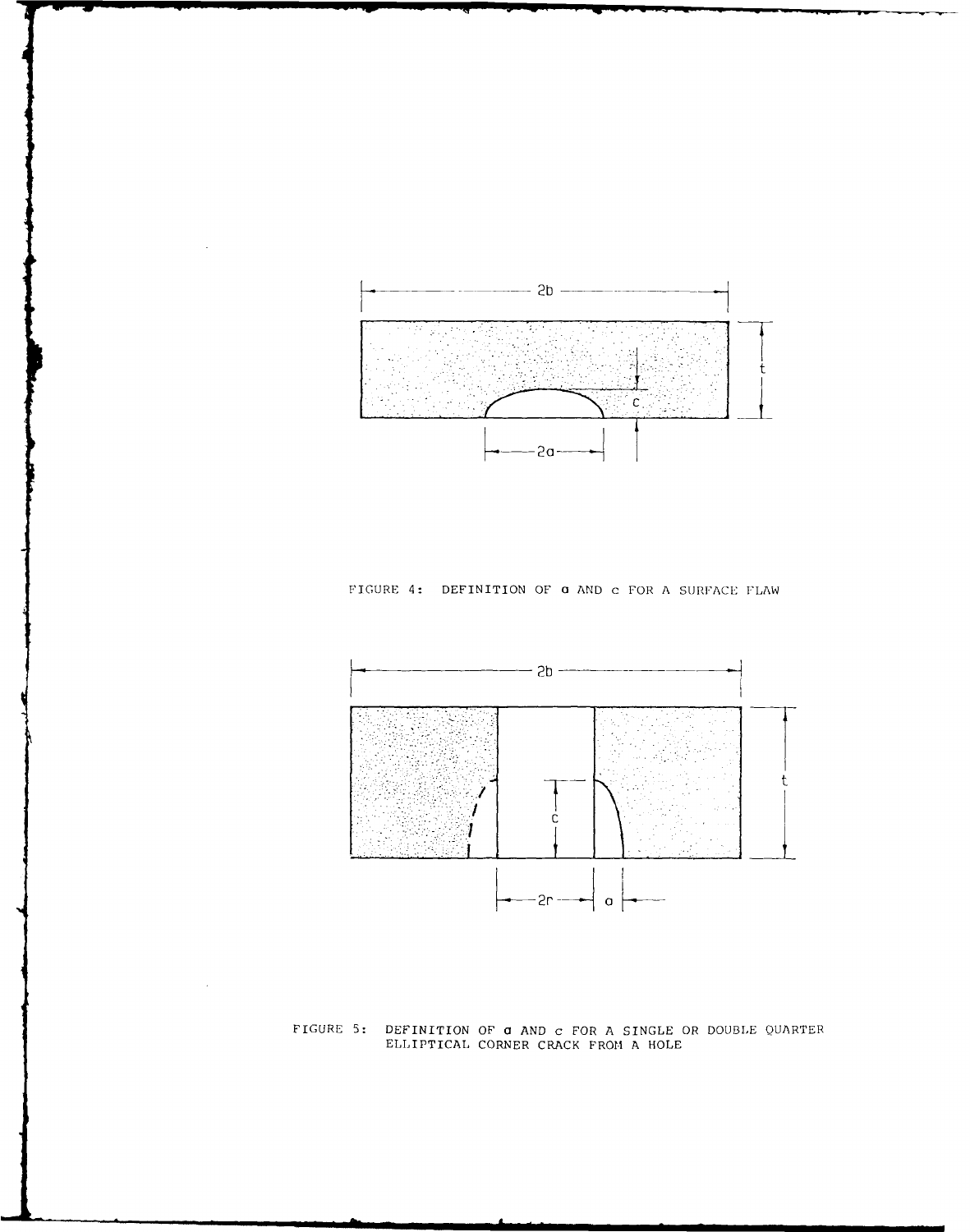

FIGURE 6: DEFINITION OF a AND C FOR A SINGLE OR DOUBLE<br>EMBEDDED CRACK IN A HOLE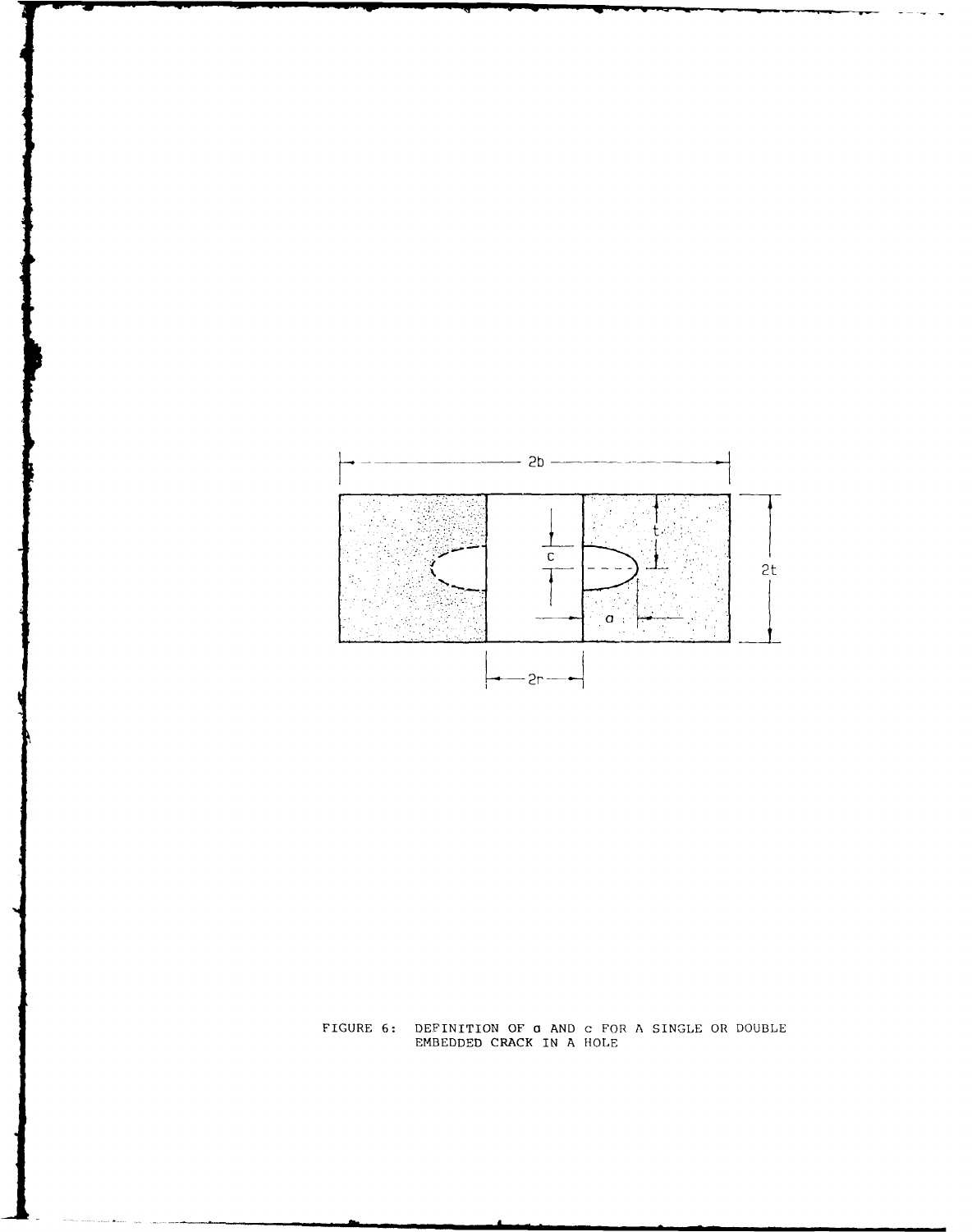

| Dimension<br>ASTM |  | <b>GRUMMAN</b> |
|-------------------|--|----------------|
| b (in'            |  |                |
|                   |  | .95            |
|                   |  |                |

FIGURE 7: ASTM **AND** GRUMMAN COMPACT TEST SPECIMEN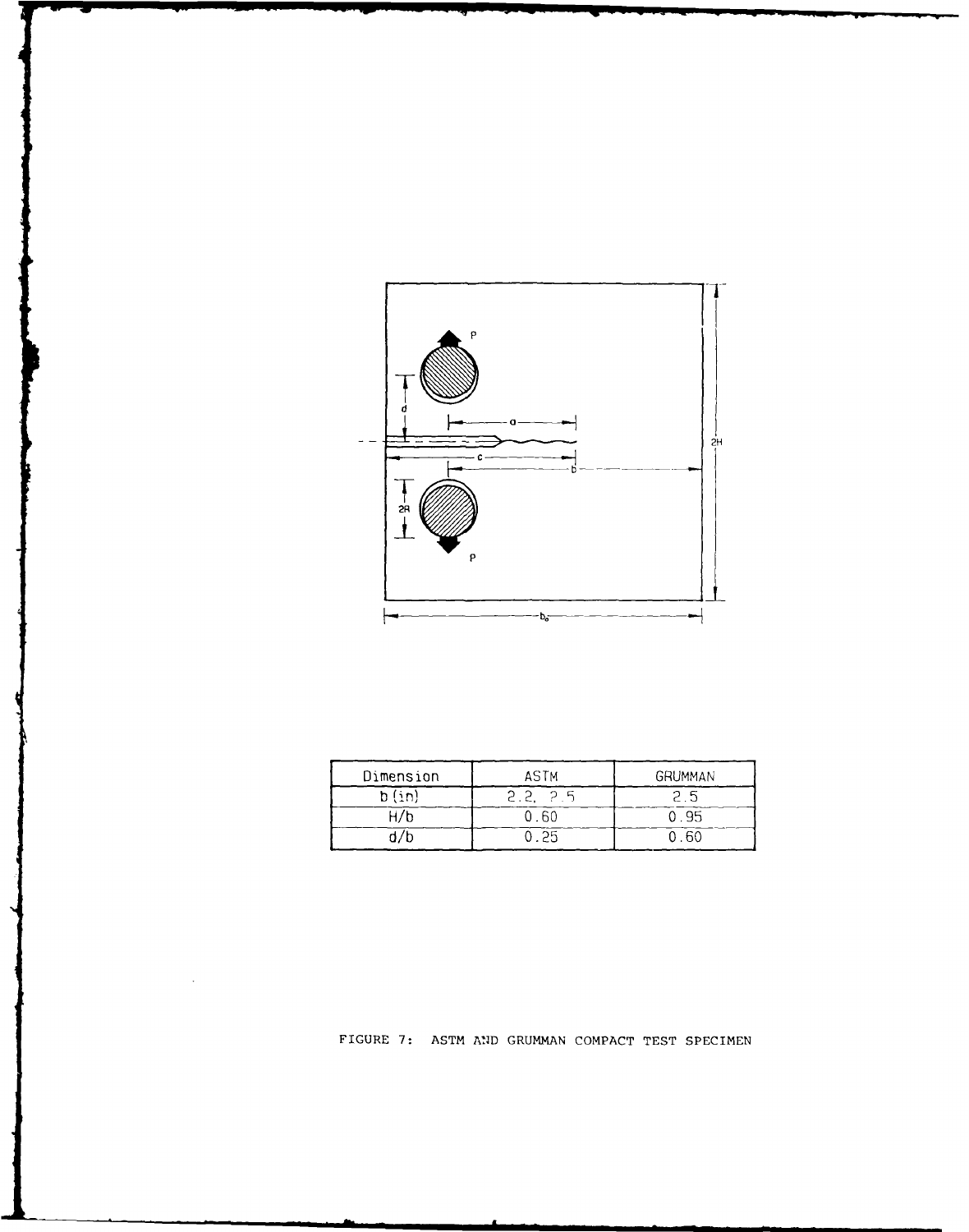

FIGURE 8(a): LAYERS **AND** MISSIONS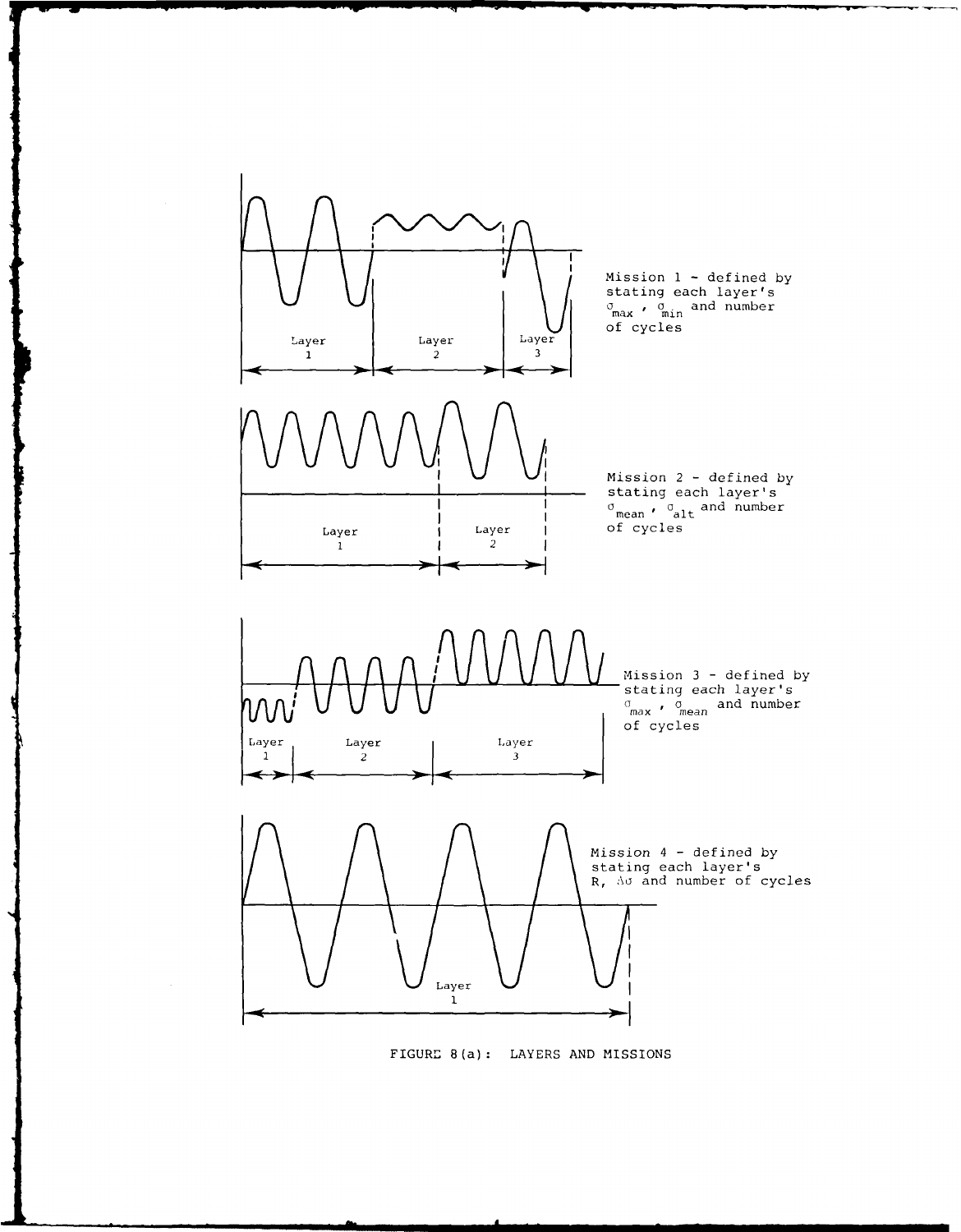|  | ო                          | Flight                                                     | Segment<br>ω              |                |
|--|----------------------------|------------------------------------------------------------|---------------------------|----------------|
|  |                            | Flight                                                     | Segment<br>$\mathfrak{c}$ |                |
|  |                            | Flight<br>$\sim$                                           |                           |                |
|  | ≹                          | Flight                                                     | Segment<br>4              |                |
|  | ≹<br>൮                     | $\begin{bmatrix} 1 & 1 & 1 & 1 \\ 2 & 2 & 1 \end{bmatrix}$ | Segment                   |                |
|  | <b>ANA</b><br>$\mathbf{c}$ | Flight                                                     | $\infty$                  | Complete Block |
|  |                            | Flight                                                     |                           |                |
|  |                            | Flight<br>$\infty$                                         | Segment                   |                |
|  | <b>WW</b>                  | Flight<br>$\sim$                                           | $\sim$                    |                |
|  | <b>AAAL</b>                | Flight                                                     |                           |                |
|  |                            | Flight                                                     | Segment                   |                |

FIGURE 8(b): THE MISSION OF FIGURE 8(a) APPLIED TO

/ Mission number

 $\cdot$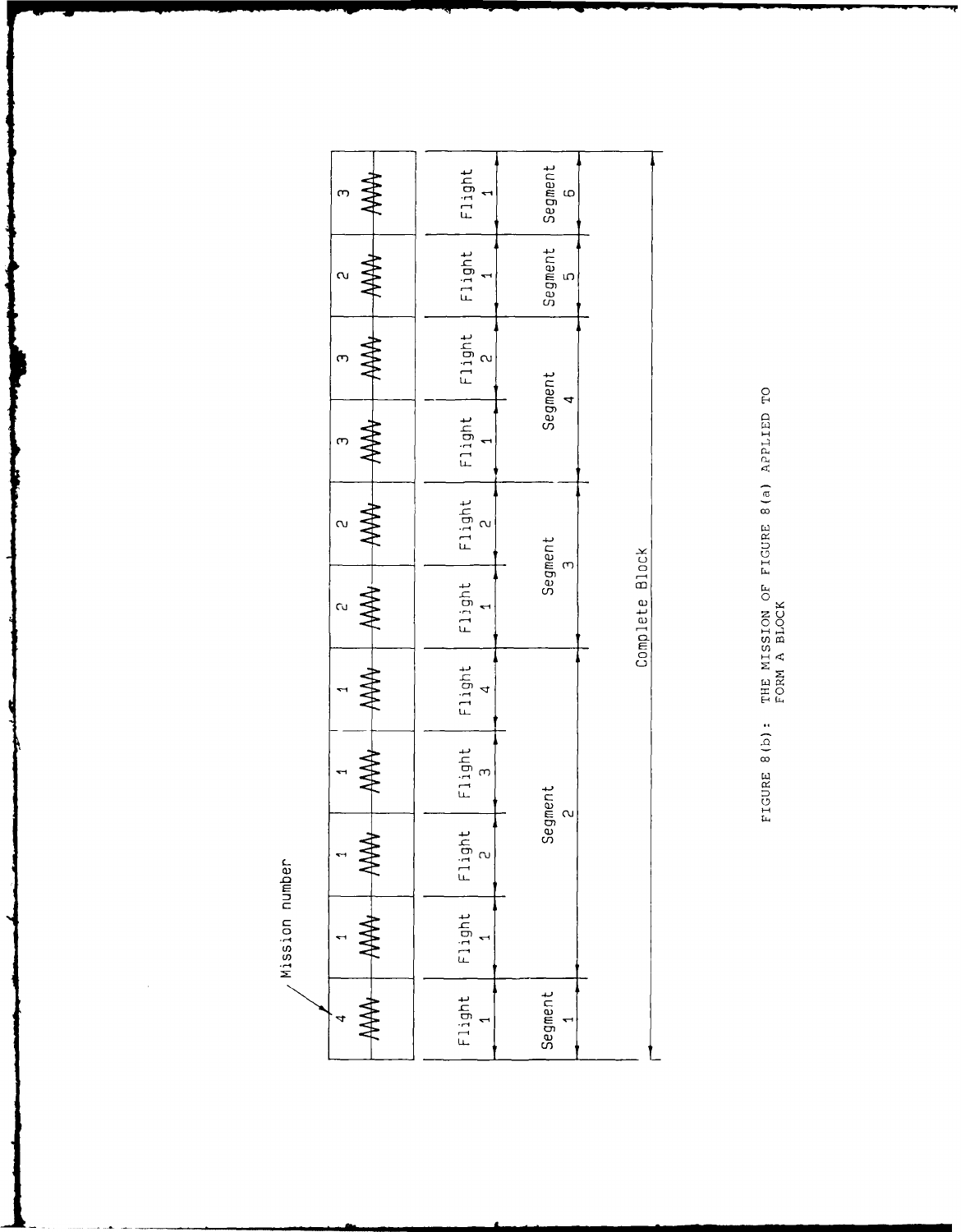## APPENDIX 1

This appendix gives an example CRKGRW data file, with extra options as examples of different inputs.

 $\mathbf C$ C THIS IS A COMMENT LINE EXAMPLE  $\mathbf C$ **TITLE**  $\boldsymbol{A}$ THIS IS A SAMPLE PROGRAM TO DEMONSTRATE THE INPUT OF INFORMATION INTO CRKGRW. \* \* \* *\** \* \* \* \* \* \* \* \* \* \* \* \* \* \* \* EQUATION WALKER MATERIAL ALUMINIUM ALLOY 7050 - material comment line 1.304E-10, .55, 3.25  $50.0\, 63.0$ THRESHOLD  $3.0$  $\sim 1$ **LIMITS**  $.01 \quad 2.0 \quad 0.0 \quad 0.0$ ANALYSIS C---- using a two crack Bowie solution **BETA**  $5$  0.25 0.0 0.0 0.0 0.0 C----- with the finite width correction factor **BETA**  $2.0 \quad 0.0 \quad 0.0 \quad 0.0 \quad 0.0$  $2<sup>1</sup>$ **END LOADS** SPECTRUM FULL DATA  $100 - 1$ 30.0 MAX-MIN  $-0.6$  $10\,$  $1.0$  $\big)$  $1.2\,$  $-0.7$  $28$  $\lambda$  $0.9$  $-0.2$ ) Mission No. 1 19  $0.0$  $0.3$  $100\,$  $\big)$  $0.5 0.3\,$ 260  $\lambda$ -9999 - 9999 - 9999 MEAN-ALT  $1.0$  $0.2$ 300  $\lambda$ 300  $0.8$  $0.1$ ) Mission No. 2  $\boldsymbol{8.0}$  $0.3\,$  $300\,$  $\left\{ \right.$  $-9999 - 9999 - 9999$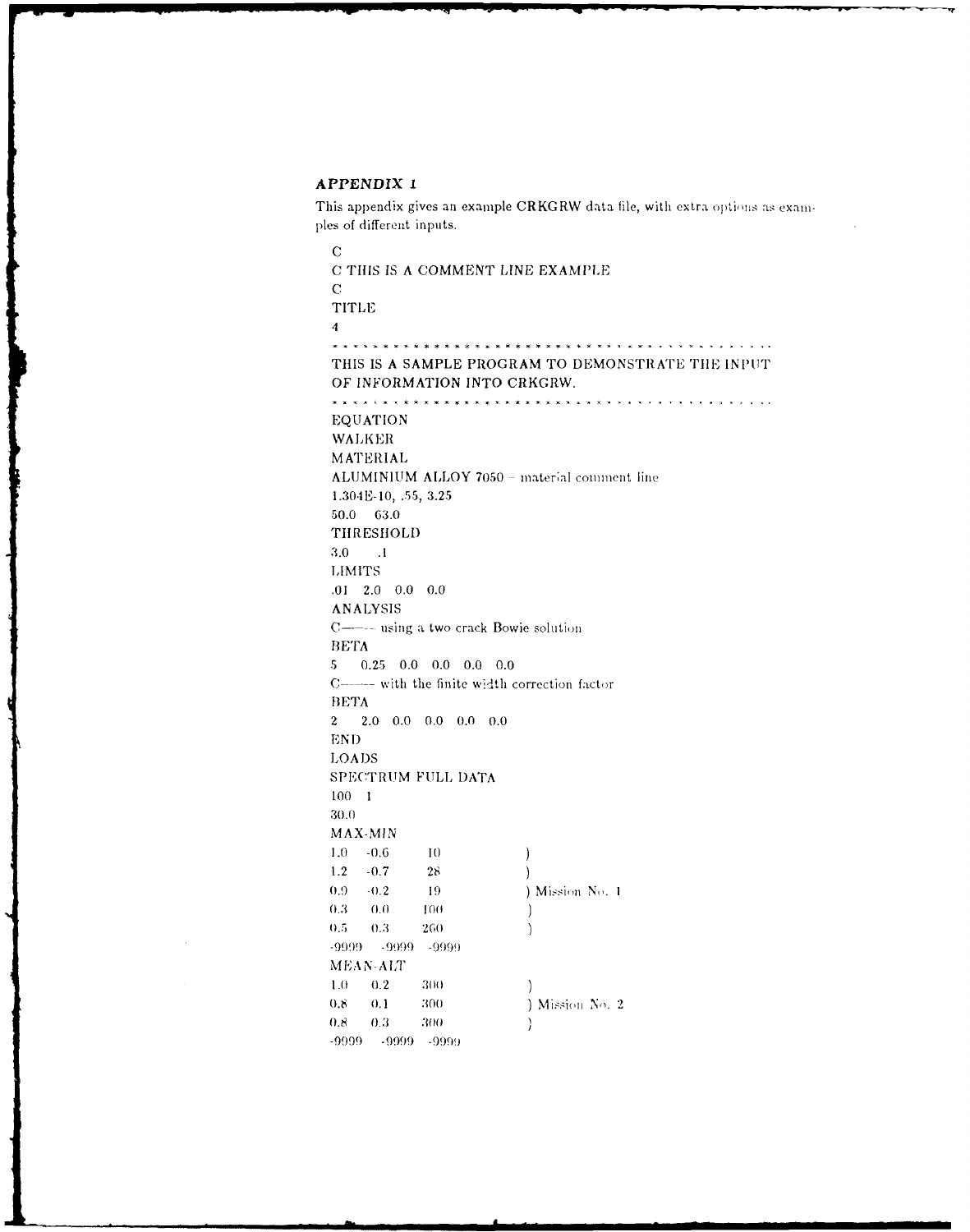**END LOADS SPECTRUM**<br>11853 1000 **11853 3 0 7** 1 ) Segment 1: 7 flights of mission 1<br> **9** 2 ) Segment 2: 9 flights of mission 2  $\mathcal{L}$ **<sup>9</sup>**2 **)** Segment 2: **9** flights **of** mission 2 **) 1 block** 2 **1 )** Segment **3:** 2 flights of mission **I** C --------- print every layer PRINT **0 0 0 1 0 C----** or print every five blocks and **whenever** crack C-call growth exceeds  $0.05$ PRINT **5 0 0 0 0.05** PLOT **A** HOURS PLOT **DA/DN HOURS END DATA**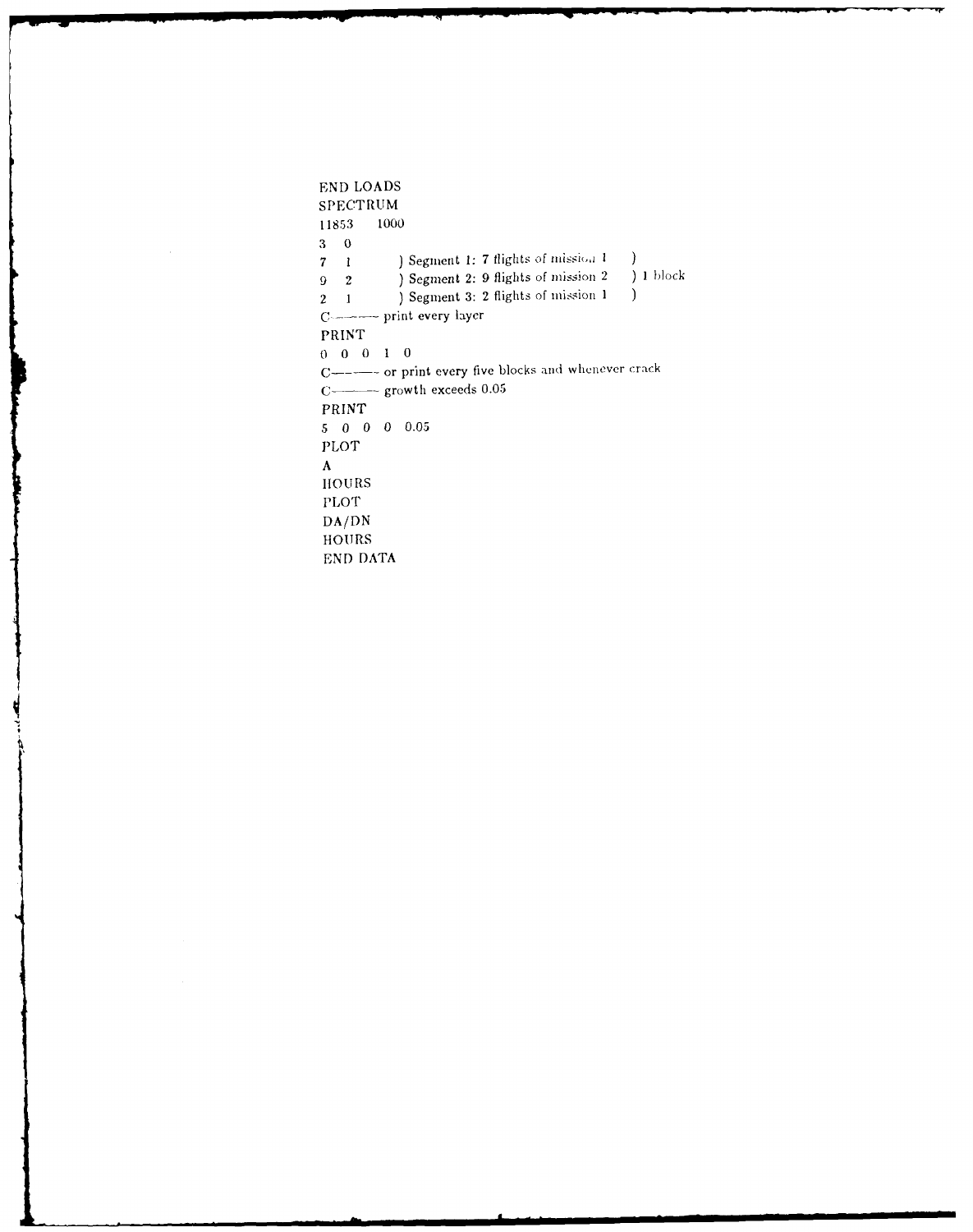#### **DISTRIBUTION**

## **AUSTRALIA**

#### Depatment **of Defence**

Defence Central Chief Defence Scientist Assist Chief Defence Scientist, Operations (shared copy) Assist Chief Defence Scientist, Policy (shared copy) Director, Departmental Publications Counsellor, Defence Science, London (Doc Data Sheet Only) Counsellor, Defence Science, Washington (Doc Data Sheet Only) **S.A.** to Thailand MRD (Doc Data Sheet Only) S.A. to the DRC (Kuala Lumpur) (Doc Data Sheet Only) OIC TRS, Defence Central Library Document Exchange Centre, DISB (18 copies) Joint Intelligence Organisation Librarian H Block, Victoria Barracks, Melbourne Director General - Army Development (NSO) (4 copies) Defence Indsutry and Materiel Policy, FAS

## Aeronautical Research Laboratory

**Director** Library Divisional File **-** Aircraft Structures Authors: J. Paul D. Lombardo C.K.Rider J. Finney G. Jost D. Ford A. Patterson M. Higgs S. Sanderson A. Machin S. Dunn R. Jones L. Gratzer D. Punshon G. Clark N. Goldsmith J.Q. Clayton Materials Research Laboratory Director/Library

Defence Science & Technology Organisation - Salisbury Library

#### Navy Office

Navy Scientific Adviser (3 copies Doc Data sheet only) Director of Naval Aircraft Engineering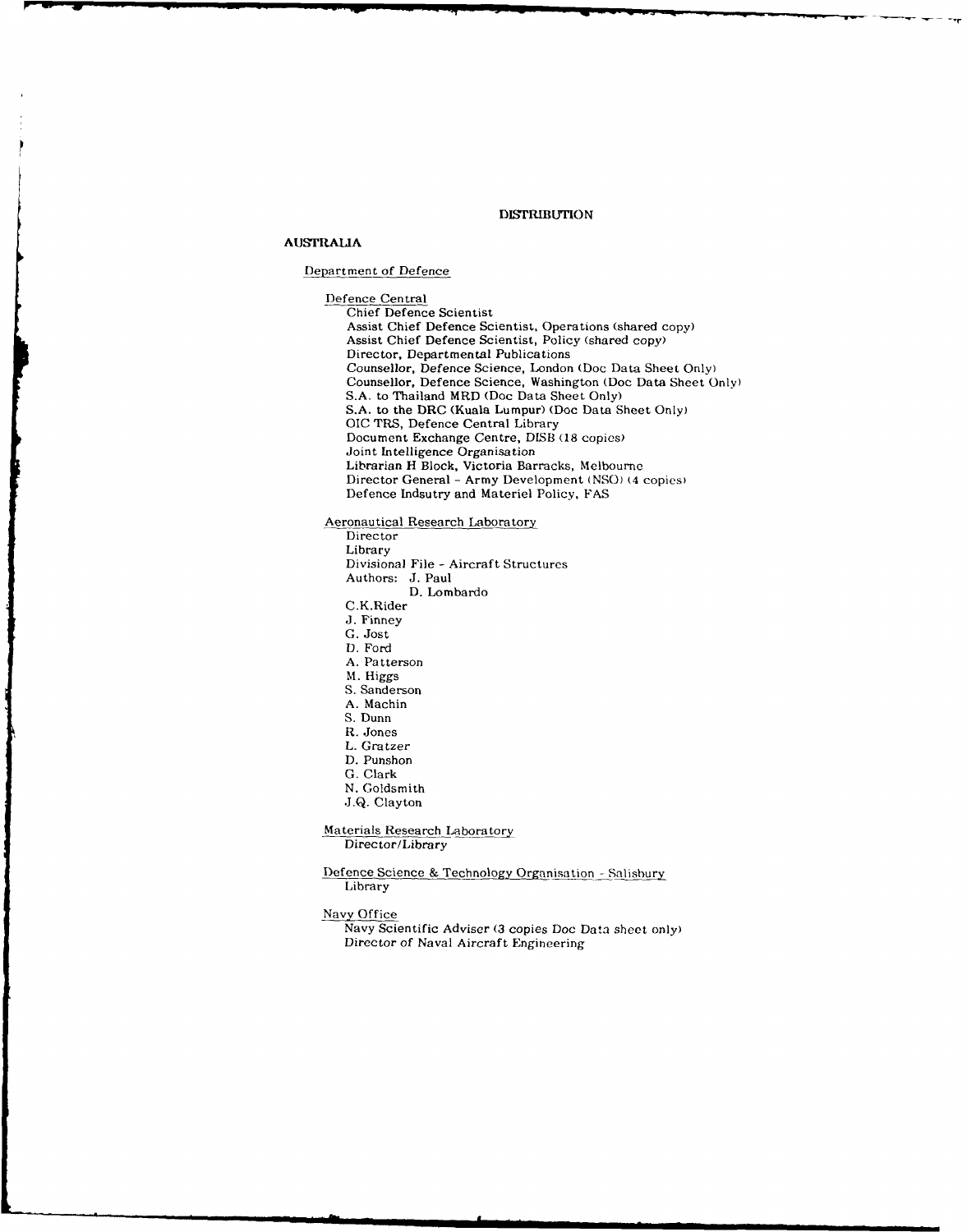Director of Naval Ship Design

Army Office

Scientific Adviser - Army (Doc Data sheet only) Engineering Development Establishment, Library US Army Research, Development and Standardisation Group

Air Force Office

Air Force Scientific Adviser (Doc Data sheet only) Aircraft Research and Development Unit Library Engineering Division Library Director General Aircraft Engineering - Air Force

Department of Transport & Communication Library

Statutory and State Authorities and Industry Aero-Space Technologies Australia P/L., Manager/Librarian (2 copies) Australian Airlines, Library Qantas Airways Limited Gas & Fuel Corporation of Vic., Manager Scientific Services SEC of Vic., Herman Research Laboratory, Library Ansett Airlines of Australia, Library BHP, Melbourne Research Laboratories Hawker de Havilland Aust Pty Ltd, Victoria, Library Hawker de Havilland Aust Pty Ltd, Bankstown, Library Major Furnace and Combustion Enginecrs Pty Ltd, Manager Rolls Royce of Australia Pty Ltd, Manager

Universities and Colleges

Adelaide

Barr Smith Library Professor of Mechanical Engineering

Flinders

Library

La Trobe Library

Melbourne Engineering Library

Monash

Hargrave Library Prof I.J. Polmear, Materials Engineering

Newcastle Library

New England Library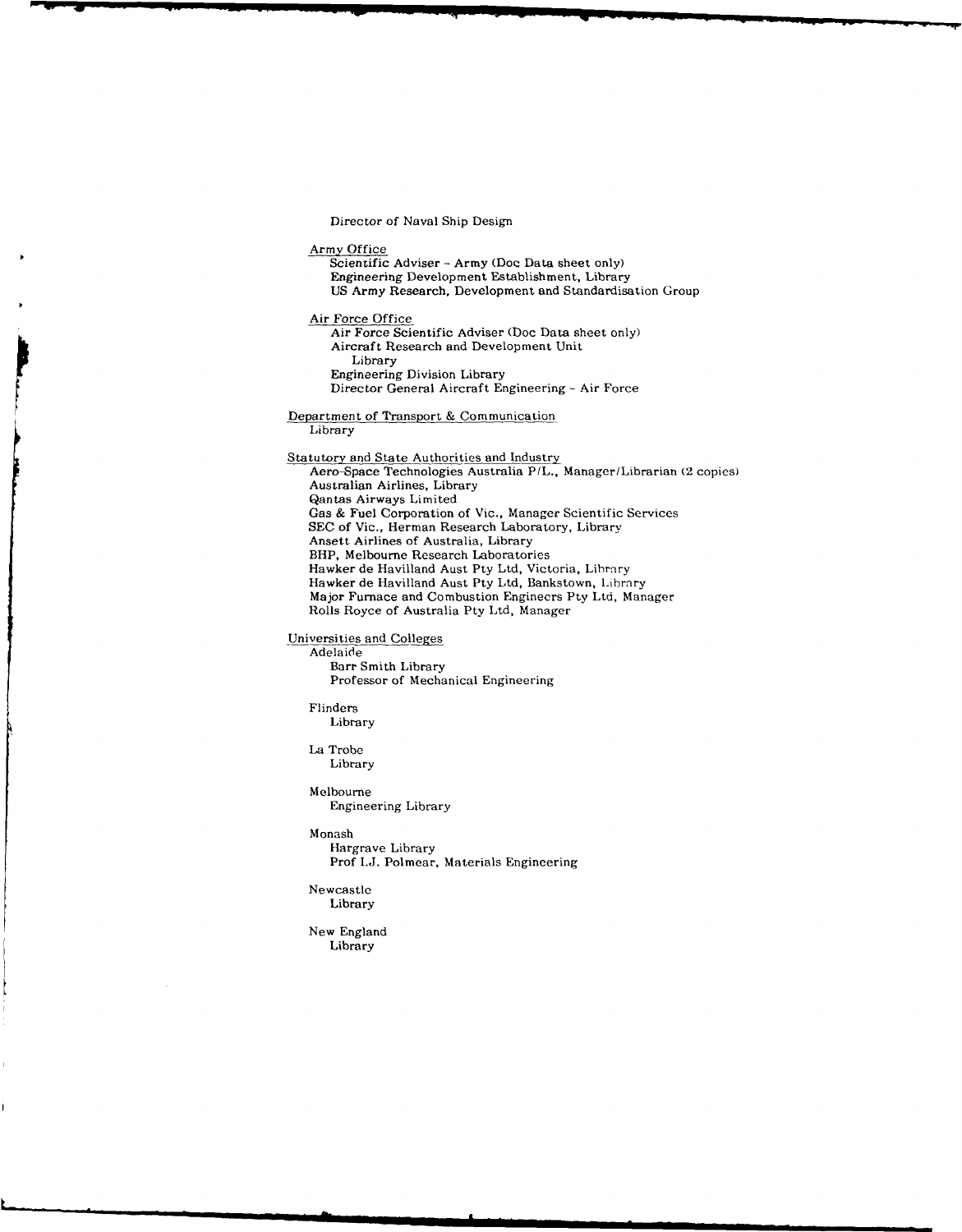Sydney Engineering Library *Head,* School of Civil Engineering

NSW

Physical Sciences Library Professor R.A.A. Bryant, Mechanical Engineering Library, Australian Defence Force Academy

Queensland Library

Tasmania Engineering Library

Western Australia Library Prof. B.J. Stone, Head Mechanical Engineering

RMIT

Library

University College of the Northern Territory Library

SPARES (10 copies) TOTAL (101 *copies)*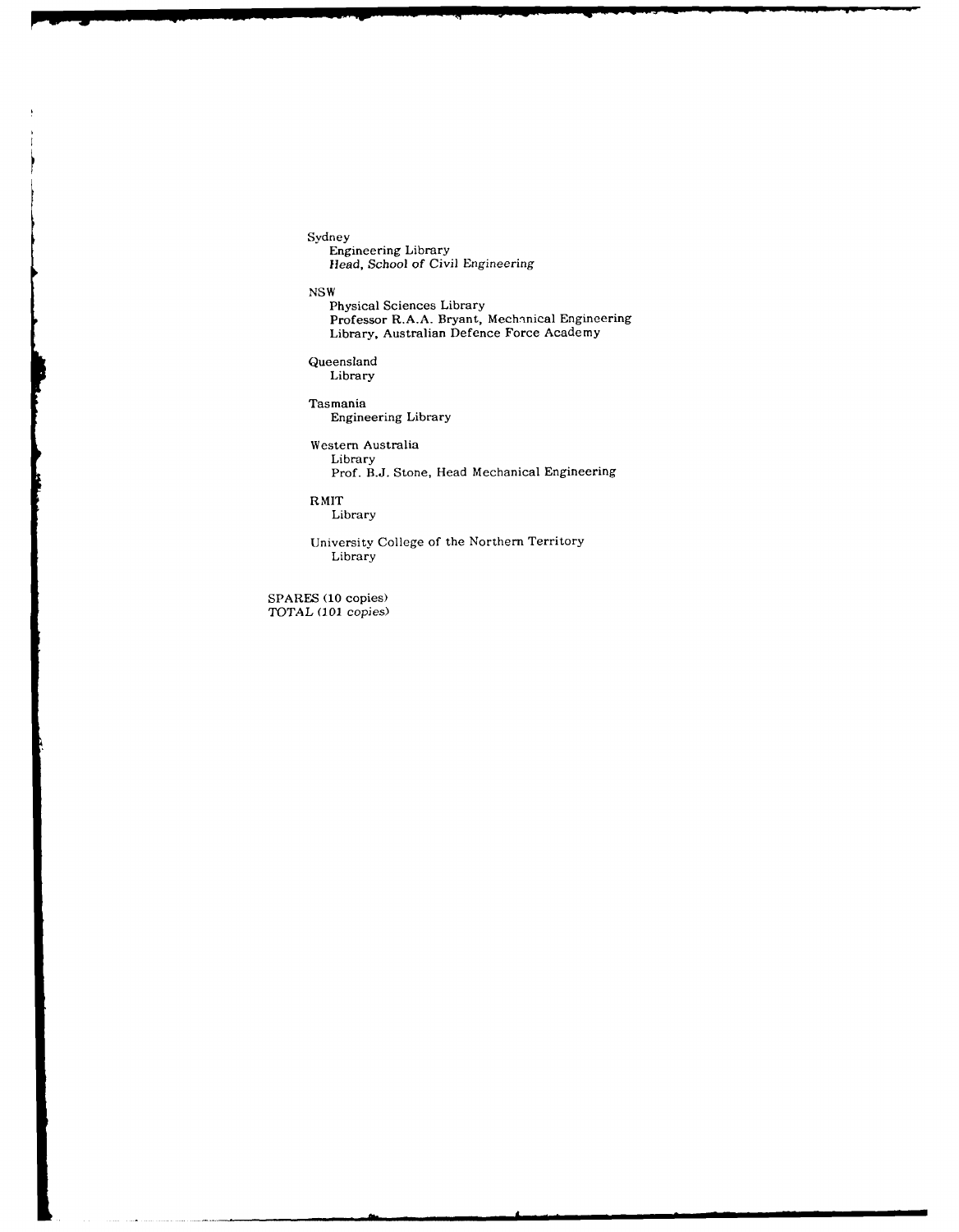| AL 149<br>REVISED DECERBER 87                                                                                 | <b>DEPARTMENT OF DEFENCE</b>                                                                                                                                                                                                |                                                      | PAGE CLASSIFICATION<br>UNCLASSIFIED                                                                                                                                                                                                                                                                                                                                                                                |                                    |                                          |
|---------------------------------------------------------------------------------------------------------------|-----------------------------------------------------------------------------------------------------------------------------------------------------------------------------------------------------------------------------|------------------------------------------------------|--------------------------------------------------------------------------------------------------------------------------------------------------------------------------------------------------------------------------------------------------------------------------------------------------------------------------------------------------------------------------------------------------------------------|------------------------------------|------------------------------------------|
|                                                                                                               | DOCUMENT CONTROL DATA                                                                                                                                                                                                       |                                                      | <b>INTIVACY HUTCHING</b>                                                                                                                                                                                                                                                                                                                                                                                           |                                    |                                          |
| 14. AR NUMBER<br>AR-005-532                                                                                   | 10. ESTABLISHENT MUNICA<br>ARL-STRUC-<br>TM-492                                                                                                                                                                             | 2. DOCUMENT DATE<br>JUNE 1988                        |                                                                                                                                                                                                                                                                                                                                                                                                                    |                                    | 3. TASK NUMBER<br>AIR<br>85/138          |
| 4. TITLE<br>CRKGRW - CRACK GROWTH<br>PROGRAM USERS MANUAL                                                     |                                                                                                                                                                                                                             | 5. SECURLITY CLASSIFICATION<br>υI<br><b>DOCUMENT</b> | (PLACE APPROPRIATE CLASSIFICATION IN<br>BOX (S) IE. SECRET (S), CONFIDENTIAL (C),<br><b>RESTRICTED (R), UNCLASSIFIED (U).)</b><br>U<br>TITLE                                                                                                                                                                                                                                                                       | υı<br><b>ABSTRACT</b>              | 6. MO. PAGES<br>37<br>7. No. REFS.<br>13 |
| 8. AUTHOR (S)<br>J. PAUL<br>D. LOMBARDO                                                                       |                                                                                                                                                                                                                             |                                                      | 9. DOWNGRADING/DELIMITING INSTRUCTIONS<br>Not applicable                                                                                                                                                                                                                                                                                                                                                           |                                    |                                          |
| 10. CORPORATE AUTHOR AND ADDRESS                                                                              | AERONAUTICAL HESEARCH LABORATORY<br>P.O. BOX 4331, MELBOURNE VIC. 3001                                                                                                                                                      |                                                      | 11. OFFICE/POSITION RESPONSIBLE FOR<br>$s$ POMSOR $    R \triangle AF$ $       -$<br>$sconirr$ $\qquad \qquad \qquad \qquad \qquad$ $\qquad \qquad \qquad$ $\qquad \qquad \qquad \qquad \qquad$ $\qquad \qquad \qquad \qquad$ $\qquad \qquad \qquad \qquad \qquad$ $\qquad \qquad \qquad \qquad$ $\qquad \qquad \qquad \qquad$<br>DOWNGRADING $2 - 2 + 2 - 2 = 2 - 2 - 2 = 2 - 2$<br>$APPROVALz = - - - - - - - -$ |                                    |                                          |
| 12. SECONDARY DISTRIBUTION (OF THIS DOCUMENT)                                                                 |                                                                                                                                                                                                                             |                                                      | Approved for public release.                                                                                                                                                                                                                                                                                                                                                                                       |                                    |                                          |
|                                                                                                               | OVERSEAS ENQUIRIES OUTSIDE STATED LIMITATIONS SNOULD BE REFERRED THROUGH ASDIS. DEFENCE INFORMATION SERVICES BRANCH<br>DEPARTMENT OF DEFENCE, CAMPBELL PARK, CAMBERRA, ACT 2601                                             |                                                      |                                                                                                                                                                                                                                                                                                                                                                                                                    |                                    |                                          |
| No limitations.                                                                                               | 13a. THIS DOCUMENT WAY BE ANNOUNCED IN CATALOGUES AND AWARENESS SERVICES AVAILABLE TO                                                                                                                                       |                                                      |                                                                                                                                                                                                                                                                                                                                                                                                                    |                                    |                                          |
|                                                                                                               | 13b. CITATION FOR OTHER PURPOSES LIE, CASUAL ANNOUNCEMENT) MAY BE                                                                                                                                                           | Х                                                    | UNRESTRICTED OR                                                                                                                                                                                                                                                                                                                                                                                                    |                                    | AS FOR 136.                              |
| 14. DESCRIPTORS<br>CRKGRW computer program<br>Crack propagation<br>Cracking (fracturing)<br>Computer programs |                                                                                                                                                                                                                             |                                                      |                                                                                                                                                                                                                                                                                                                                                                                                                    | 15. DROA SUBJECT<br>0071L<br>0062B | <b>CATEGORIES</b>                        |
| 16. ARSTRACT                                                                                                  | This document describes the theory and input requirements to the CRKGRW<br>Fortran computer program, which is used to calculate crack growth rates using<br>data on material properties, load sequences and crack geometry. |                                                      |                                                                                                                                                                                                                                                                                                                                                                                                                    |                                    |                                          |

 $\mathcal{L}(\mathcal{L})$  and  $\mathcal{L}(\mathcal{L})$